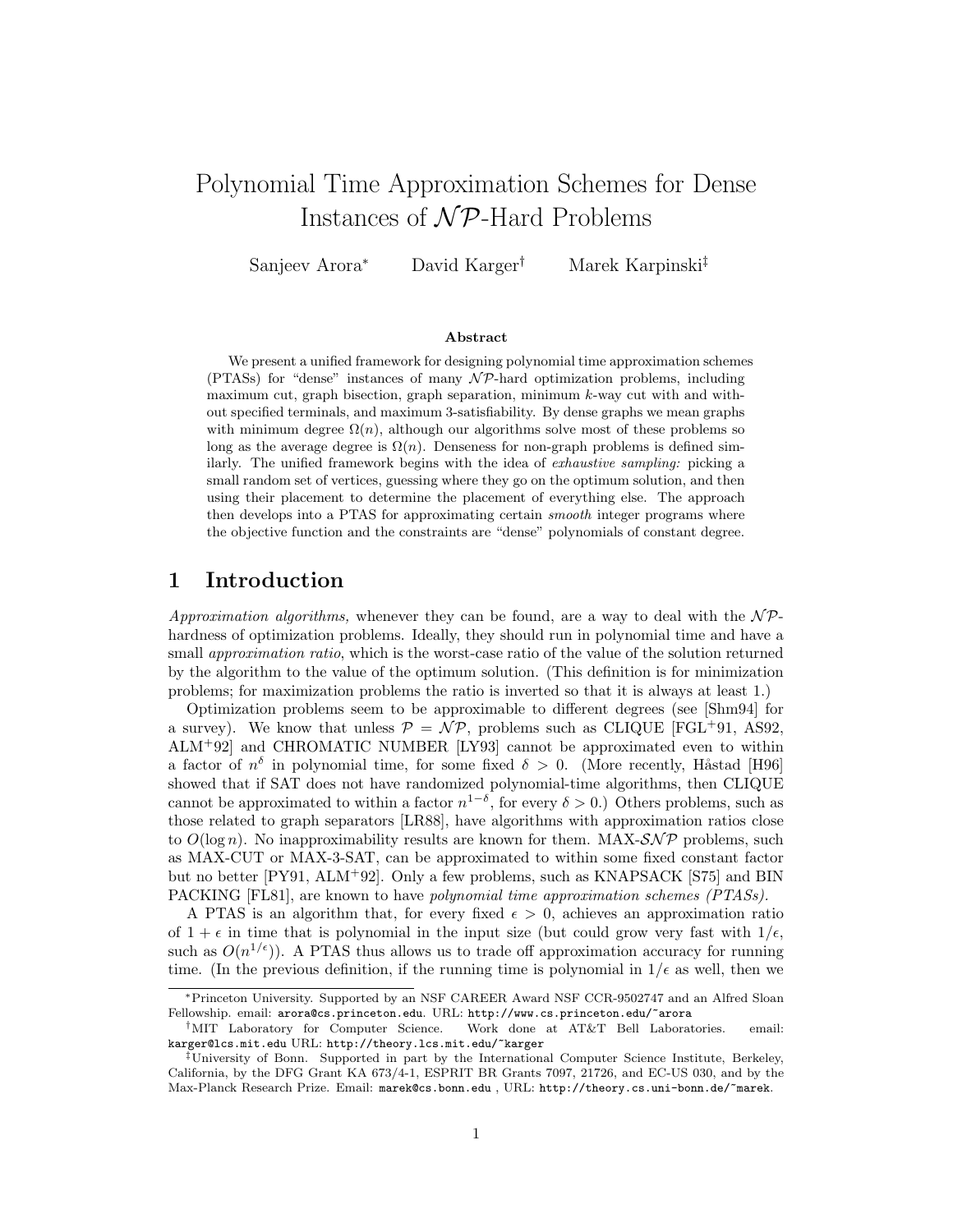have a *fully polynomial time approximation scheme*. These are known to exist for a few problems [GJ79, DFK91, KLM89].)

Unfortunately, recent results ([ALM+92]) show that if  $\mathcal{P} \neq \mathcal{NP}$ , then PTASs do not exist for many  $\mathcal{NP}$ -hard problems. In particular, this is is true for every  $MAX\text{-}S\mathcal{NP}$ -hard problem. (The class of MAX-SNP-hard problems includes VERTEX COVER, MAX-3-SAT, MAX-CUT, METRIC TSP, MULTIWAY CUTS, and many others [PY91].)

Note that the inapproximability results mentioned above, like all  $\mathcal{NP}$ -hardness results, rule out approximation only on worst case instances of the problem. They do not rule out the existence of algorithms (heuristics) that do well on most instances. This observation is the starting point of our research.

This paper gives PTASs for a large class of  $N\mathcal{P}$ -hard problems when the problem instance is dense. The definition of denseness depends on the problem; for example, dense graphs are graphs with  $\Omega(n^2)$  edges while dense 3-SAT formulas are those with  $\Omega(n^3)$  clauses. Note that almost all graphs (asymptotically speaking) are dense, as are almost all 3-SAT instances.

The design of many (but not all) of our PTAS's relies on the observation that many optimization problems can be phrased as nonlinear integer programs in which the objective function is a low degree polynomial. For dense problems, the optimum value of the objective function is quite large. Thus, to achieve a *multiplicative* approximation for dense instances it suffices to achieve an *additive* approximation for the nonlinear integer programming problem. We design such an additive approximation algorithm (see Sections 1.2 and 1.3).

In the remainder of this introduction, we describe the problems we solve and sketch our solution techniques.

### 1.1 Applicable Optimization Problems

We now describe the problems to which we apply our techniques. The reader will note that the problems span a broad spectrum. Some, like maximum cut and maximum ksatisfiability, are MAX- $\mathcal{SNP}$ -complete. Thus they do not have PTASs on general (that is, non-dense) instances [ALM<sup>+</sup>92], but they can all be approximated within some constant factor in polynomial time [PY91]. Others, like graph bisection and separation, do not currently have any algorithms with approximation ratios better than  $O(\log n)$  on general instances. It is an open problem whether they are hard to approximate.

- MAX-CUT: Partition the vertices of an undirected graph into two groups so as to maximize the number of edges with exactly one endpoint in each group. An algorithm in [GW94] achieves an approximation ratio of 1.13 for the problem.
- MAX-DICUT: The directed version of the MAX-CUT problem. An algorithm in [FG95] (improving [GW94]) achieves an approximation ratio of 1.15.
- $MAX-HYPERCUT(d):$  A generalization of MAX-CUT to hypergraphs of dimension d; an edge is considered cut if it has at least one endpoint on each side.
- SEPARATOR: Partition the vertices of a graph into two groups, each with at least 1/3 of the vertices, so as to minimize the number of edges with exactly one endpoint in each group. An algorithm in [LR88] achieves approximation ratio  $O(\log n)$  (though it may produce a  $1/4$ :  $3/4$  separator instead of a  $1/3$ :  $2/3$  separator).
- BISECTION: Partition the vertices of an undirected graph into two equal halves so as to minimize the number of edges with exactly one endpoint in each half. Some algorithms, for example using eigenvalues [B87] or simulated annealing [JS93] do well on certain random graphs (see also [BCLS84]). For worst-case inputs, no true approximation algorithms are known. Some known "bisection approximators" (based upon techniques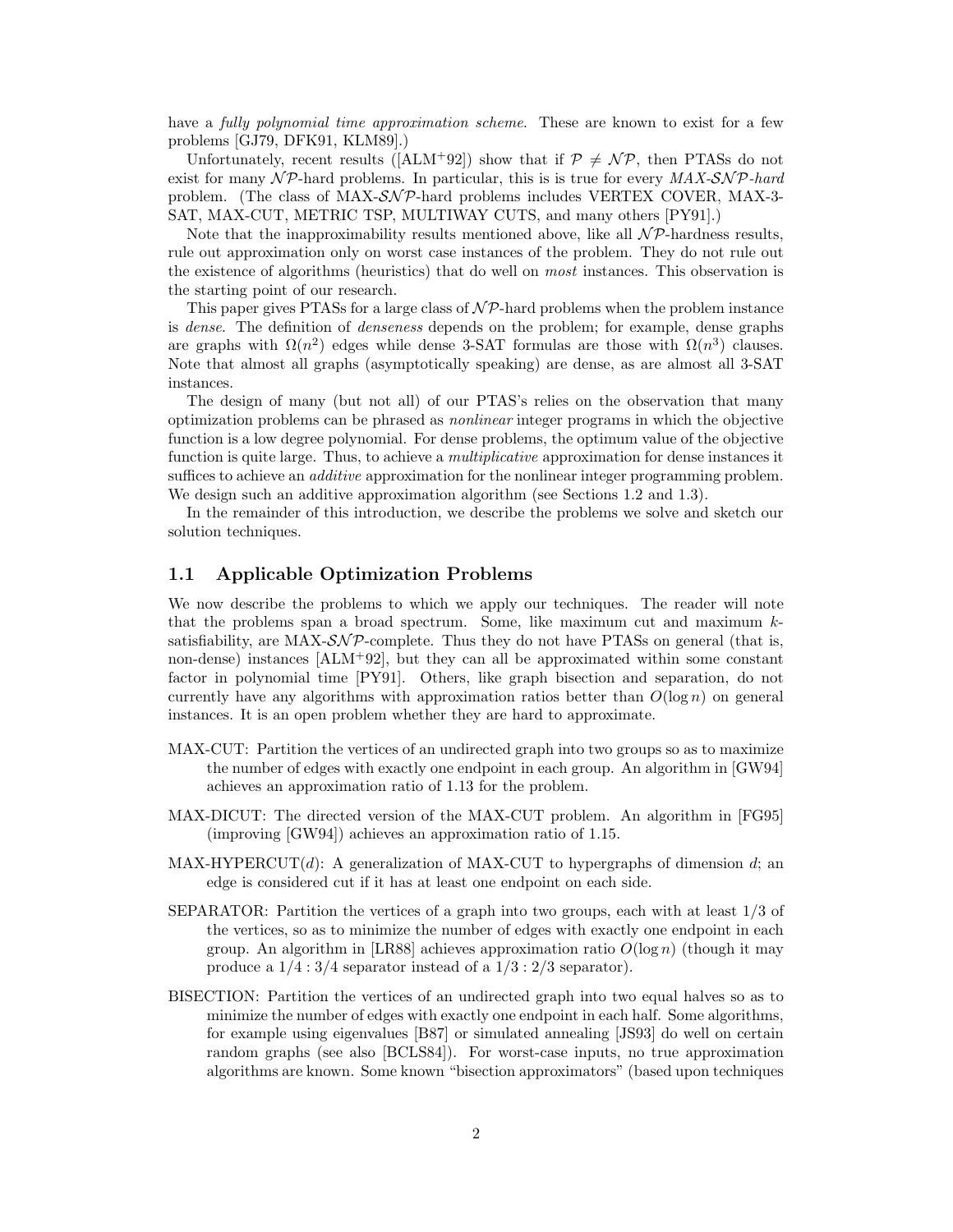of [LR88]) yield separators whose capacity is within a factor  $O(\log n)$  of the capacity of the optimum bisection. Our algorithm gives an exact bisection.

- $MAX-k-SAT: Given a conjunctive normal form formula with  $k$  variables per clause, find a$ true-false assignment to the variables making the maximum possible number of clauses true. An algorithm in [Yan92] achieves an approximation ratio of 1.33 for the problem. Improved algorithms have since been given for MAX-3-SAT; an approximation ratio of  $8/7 + \epsilon$  is achieved in [KZ97]. It also known that achieving an approximation ratio of  $8/7 - \epsilon$  is N P-hard [H97].
- $MIN-k-CUT:$  Given an *n*-vertex graph, remove a minimum set of edges that partitions the graph into k connected components. Saran and Vazirani [SV91] gave a  $(2 - 2/k)$ approximation algorithm. The variant  $k$ -terminal cut problem specifies  $k$  vertices that must all be disconnected from each other by the removal of the edges. Dalhaus et al. [DJP<sup>+94]</sup> give an algorithm that achieves an approximation ratio of  $(2 - 2/k)$ .
- DENSE-k-SUBGRAPH: Given a graph, find a subset of  $k$  vertices that induces a graph with the most edges. This problem was studied in [KP93], where an approximation algorithm with ratio  $n^{7/18}$  was presented.
- 3-COLORING: Color the vertices of a graph with 3 colors such that no two adjacent vertices have the same color. Application of our techniques to this problem yields a result already shown in [Edw86].
- MAX- $\mathcal{SNP}$ : The class of "constant factor approximable" problems defined in [PY91].

We now define a natural notion of *dense instance* for each problem. (The definition of dense instances for the class  $MAX-SNP$  appears in Section 4.4, where we also describe a PTAS for them.) Exact optimization on dense instances is  $N\mathcal{P}$ -hard for all problems except MIN-k-CUT and 3-COLORING (see Section 7).

**Definition 1.1.** A graph is  $\delta$ -dense if it has  $\delta n^2/2$  edges. It is everywhere- $\delta$ -dense if the minimum degree is  $\delta n$ . We abbreviate  $\Omega(1)$ -dense as *dense* and everywhere- $\Omega(1)$ -dense as everywhere-dense. Thus everywhere-dense implies dense, but not vice versa. Similarly, a k-SAT formula is dense if it has  $\Omega(n^k)$  clauses, and a dimension-d hypergraph if it has  $\Omega(n^d)$ edges.

Theorem 1.2. There are PTASs for everywhere-dense instances of BISECTION and SEP-ARATOR.

Theorem 1.3. There are PTASs for dense instances of the following problems: MAX-CUT, MAX-DICUT, MAX-k-SAT for any constant k, DENSE-k-SUBGRAPH for  $k = \Omega(n)$ ,  $MAX-HYPERCUT(d)$  for constant d, and any  $MAX-SNP problem$ .

**Theorem 1.4.** Exact algorithms exist on everywhere-dense graphs for MIN-k-CUT when  $k = o(n)$  and for 3-COLORING.

Remark. The 3-COLORING result is not new—see [Edw86]—but does follow from a direct application of our general technique

#### 1.2 Our Methods

Our heuristics are based upon two main ideas: exhaustive sampling and its use in approximation of *polynomial integer programs*. We discuss these ideas in the context of the maximum cut problem (MAX-CUT), one of the problems to which our techniques apply.

The goal in MAX-CUT is to partition the vertices of a given graph into two groups called the *left* and *right* sides—so as to maximize the number of edges with an endpoint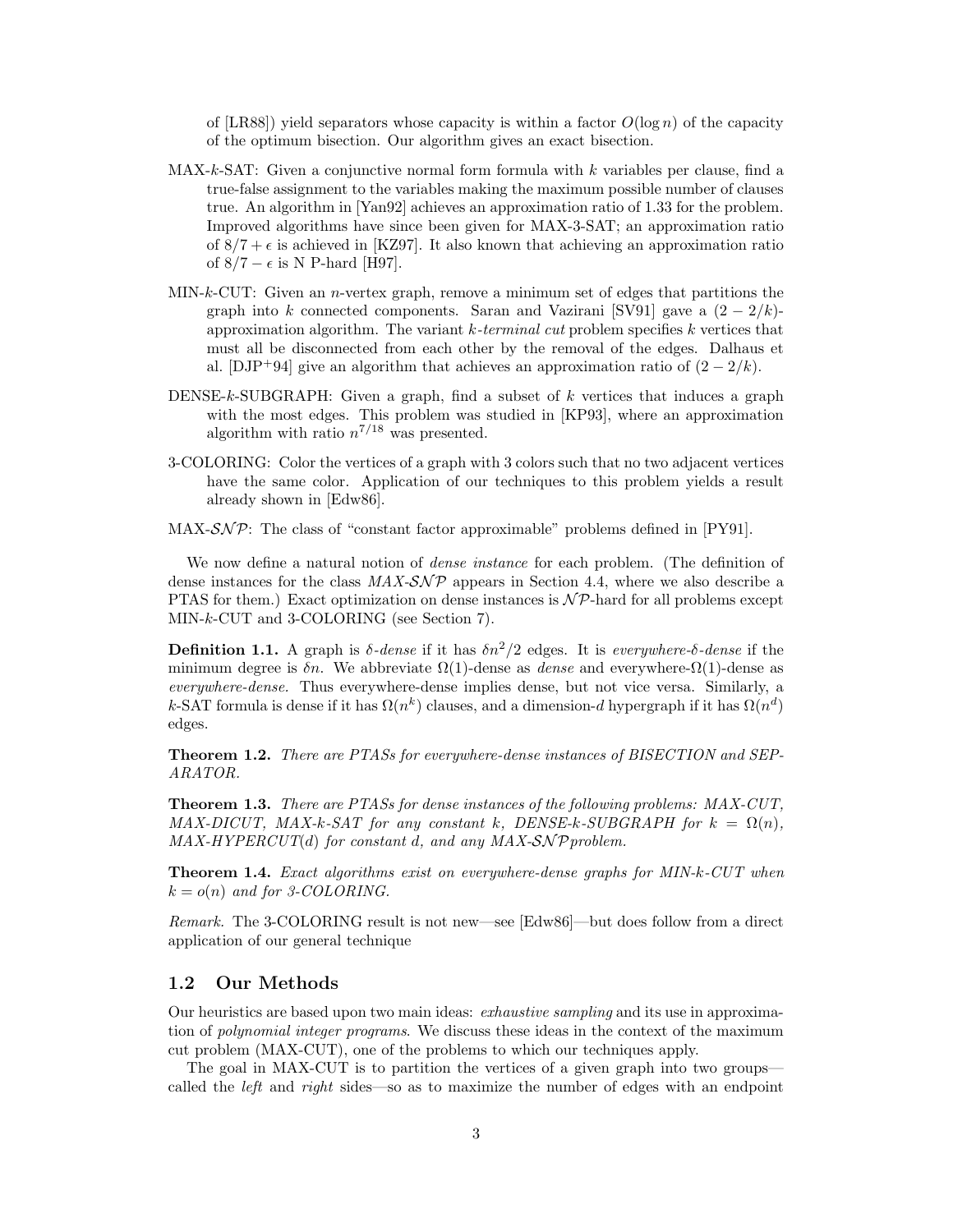on each side. Notice that in the optimum solution, every vertex has the majority of its neighbors on the opposite side of the partition (else, it would improve the cut to move the vertex to the other side). Thus, if we knew where the neighbors of each vertex lay, we would know where to put each vertex.

This argument may seem circular, but the circularity can be broken (in dense graphs) by the following *exhaustive sampling* approach. Suppose we take a sample of  $O(\log n)$  vertices. By exhaustively trying all possible (i.e.,  $2^{O(\log n)}$ ) placements of the vertices in the sample, we will eventually guess where each vertex of the sample belongs in the optimum cut. Since there are  $2^{O(\log n)} = n^{O(1)}$  possibilities, we can afford to try every one of them in polynomial time. So assume we have partitioned the sampled vertices correctly according to the optimal cut. Now consider some unsampled vertex. If a majority of its neighbors belong on the right side of the optimum cut, then we expect that a majority of its sampled neighbors will be from the right side of the optimum cut. This suggests the following scheme: put each unsampled vertex on the side opposite the majority of its sampled neighbors.

This scheme works well for vertices whose opposite-side neighbors significantly outnumber their same-side neighbors. More problematic are vertices for which the neighbors split evenly between the two sides; sampling will not typically give us confidence about the majority side. This brings us to the second major idea of our paper: approximately solving nonlinear integer programs. Define a variable  $x_i$  for vertex i which is 1 if the vertex is on the right side of a cut and 0 otherwise. Then finding a maximum cut corresponds to finding a 0-1 assignment that maximizes the following function (where  $E$  is the edge set of the graph):

$$
\sum_{i} x_i \left( \sum_{(i,j) \in E} (1 - x_j) \right).
$$

To see this, note that the formula counts, for every vertex  $i$  on the right side of the cut, the number of edges leading from it to neighbors j on the left side of the cut.

Of course, solving even linear integer programs is N P-complete, and the above program involves a *quadratic* objective function. However, we show that exhaustive sampling can be used to approximately maximize such functions, and more generally, to approximately solve integer programs in which the constraints and objective involve low-degree polynomials instead of linear functions. We state our main approximation result in the next section.

Most of our approximation algorithms are more properly viewed as algorithms that compute an additive approximation (see Section 1.3). For example, our algorithm for MAX-CUT computes, for *every* graph, a cut of capacity at least  $OPT - \epsilon n^2$ , where  $\epsilon$  is any desired constant. Such an approximation is also within a small *multiplicative* factor of the optimum in a dense graph (i.e., one with  $\Omega(n^2)$  edges) because  $OPT = \Omega(n^2)$  for such graphs (this follows from our earlier observation that in an optimum cut, every vertex is on the opposite side from a majority of its neighbors). However, our algorithms for BISECTION and SEPARATOR are not additive approximation algorithms.

### 1.3 Smooth Integer Programs

Many existing approximation algorithms for N P-hard problems are based on representation of the problem as a linear integer program (LIP). All problems in N P have such formulations since solving LIPs is N P-complete. Many problems have natural formuations as LIPs that give insight into their structure and lead to approximation algorithms. But formulation as a LIP masks the true nature of many other problems—in particular, an approximately optimum solution to the LIP may correspond to a far from optimum solution to the original optimization problem. A more natural formulation involves nonlinear integer program in which the objective function is a low degree polynomial. Most of our PTAS's for dense problems are derived from such a representation. We solve a general class of optimization problems in which the objective function and the constraints are polynomials.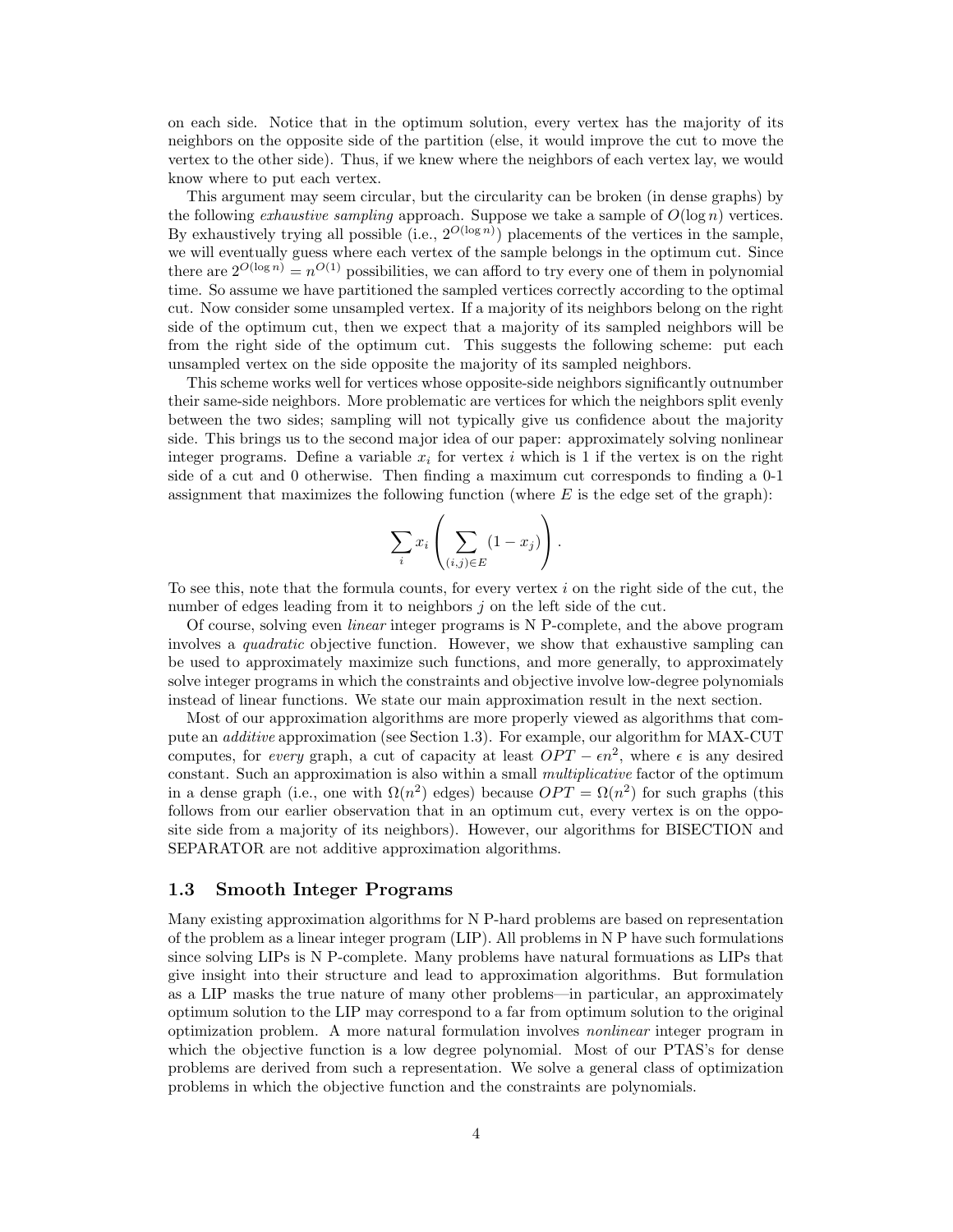**Definition 1.5.** A *polynomial integer program* (or PIP) is of the form

$$
\text{maximize} \quad p_0(x_1, \dots, x_n) \tag{1}
$$

subject to  $l_i \leq p_i(x) \leq u_i$   $(i = 1, \ldots, m)$  (2)

$$
x_i \in \{0, 1\} \qquad \forall i \le n \tag{3}
$$

where  $p_0, \ldots, p_m$  are polynomials. (The PIP could involve minimization instead of maximization.)

When all  $p_i$  have degree at most d, we call this program a *degree d PIP*.

Since they subsume integer programs, it is clear that solving PIPs is N P-hard. One might hope to define a more tractable class by eliminating the integrality requirement, but this accomplishes nothing since the  $0-1$  integrality of  $x_i$  can be enforced by the quadratic constraint  $x_i(x_i - 1) = 0$ .

We now describe a class of PIPs that are easy to approximate.

**Definition 1.6.** An *n*-variate, degree-d polynomial has *smoothness* c if the absolute value of each coefficient of each degree i monomial (term) is at most  $c \cdot n^{d-i}$ .

Remark. The reader should think of c and d as being fixed constants, and n as being allowed to grow. We call the resulting family of polynomials a family of  $c\text{-}smooth\ degree\ d$ polynomials.

**Definition 1.7.** A *c*-smooth degree-d PIP is a PIP in which the objective function and constraints are c-smooth polynomials with degree at most d.

Smooth integer programs can represent many combinatorial problems in a natural way. We illustrate this using MAX-CUT as an example.

Example 1.8. A degree-2 polynomial with smoothness c has the form

$$
\sum a_{ij}x_ix_j + \sum b_ix_i + d
$$

where each  $|a_{ij}| \leq c, |b_i| \leq cn, |d| \leq cn^2$ .

We show how to formulate MAX-CUT on the graph  $G = (V, E)$  using a 2-smooth integer program. Define a variable  $x_i$  for each vertex  $v_i$ . Then, assign 0, 1 values to the  $x_i$  (in other words, find a cut) so as to maximize

$$
\sum_{\{i,j\} \in E} (x_i(1-x_j) + x_j(1-x_i)).
$$

(Notice that an edge  $\{i, j\}$  contributes 1 to the sum when  $x_i \neq x_j$  and 0 otherwise. Thus the sum is equal to the cut value.) Expanding the sum shows that the coefficients of the quadratic terms are 0 and  $-2$  while the coefficients of the linear terms are at most n.

Now we can state our general theorem about approximation of smooth integer programs.

**Definition 1.9.** A solution a is said to *satisfy* a constraint  $l_i \leq p_i(x) \leq u_i$  to within an additive error  $\delta$  if  $l_i - \delta \leq p_i(a) \leq u_i + \delta$ .

**Theorem 1.10.** There is a randomized polynomial-time algorithm that approximately solves smooth PIPs, in the following sense. Given a feasible c-smooth degree d PIP with n variables, objective function  $p_0$  and K constraints, the algorithm finds a  $0/1$  solution z satisfying

$$
p_0(z_1,\ldots,z_n)\geq OPT - \epsilon n^d,
$$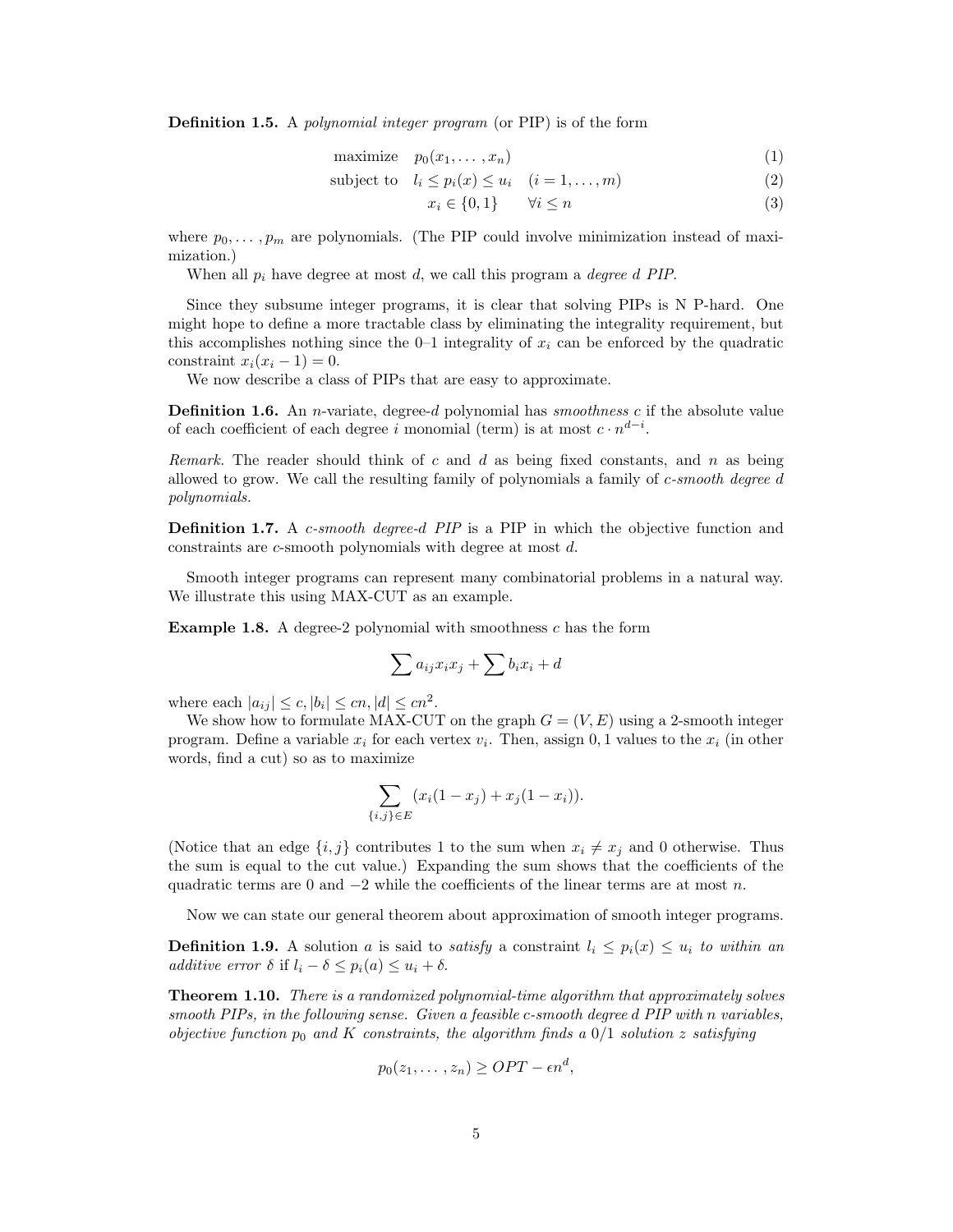where  $OPT$  is the optimum of the PIP. This solution  $z$  also satisfies each degree  $d'$  constraint to within an additive factor of  $\epsilon n^{d'}$  for  $d' > 1$ , and satisfies each linear constraint to within an additive error of  $O(\epsilon \sqrt{n \log n})$ .

The running time of the algorithm is  $O((dKn^d)^t)$ , where  $t = 4c^2e^2d^2/\epsilon^2 = O(1/\epsilon^2)$ .

The algorithm can be derandomized (i.e., made deterministic), while increasing the running time by only a polynomial factor.

Remark. The statement of the theorem can be stronger: the input PIP does not need to be feasible, but only approximately feasible (that is, there must be a point that satisfies each degree d' constraint to within an additive error  $\epsilon' n^{d'}$  for some  $\epsilon' < \epsilon/2$ .)

Theorem 1.10 underlies almost all of our PTASs. However, our PTASs for BISECTION and MIN-k-CUT require some additional ideas since an additive approximation is not good enough.

#### 1.4 Related Work

There are known examples of problems that are seemingly easier to approximate in dense graphs than in general graphs. For instance, in graphs with degree exceeding  $n/2$ , one can find Hamiltonian cycles  $[\overline{P76}]$  and approximate the number of perfect matchings [JS89]. In everywhere-dense graphs it is easy to approximate the values of the Tutte polynomial and, as a special case, to estimate the reliability of a network [AFW94].

Independent of our work, Fernandez de la Vega [FdlV94] developed a PTAS for everywheredense MAX-CUT using exhaustive sampling principles similar to ours. After sampling and guessing, Fernandez de la Vega replaces our linear-programming solution with a greedy placement procedure. While this procedure is significantly simpler than ours (at least conceptually; the running time is still dominated by the exhaustive sampling procedure and is similar to ours), it is not obvious (and is an interesting open question) whether the procedure can generalize to the other problems we have listed.

Edwards [Edw86] shows how to 3-color a 3-colorable everywhere-dense graph in polynomial time. Our sampling approach gives an alternative algorithm.

A random-sampling based approach related to ours also appears in [KP92].

In the last section of the paper (Section 8) we describe some results related to our work that have been discovered since the conference presentation of the current paper.

#### 1.5 Paper Organization

In Section 2 we give details of the main ideas of our approach, exhaustive sampling and transforming polynomial constraints into linear constraints, already sketched in Sections 1.2 and 1.3. We continue to use MAX-CUT as a motivating example.

In Section 3 we generalize these techniques to derive our (additive error) approximation algorithm for any smooth polynomial integer program (PIP). In Section 4, we use these PIPs to approximate most of the problems listed in Section 1.1. Solving BISECTION and SEPA-RATOR requires some additional exhaustive sampling ideas that are explained in Section 5. In Section 6, we describe some problems that can be solved purely by exhaustive sampling, with no recourse to PIPs. Finally, in Section 7, we confirm that all of the problems we are approximating are still N P-complete when restricted to dense instances, demonstrating that an exact solution is unlikely.

# 2 Our Techniques: An overview

In this section we introduce our two major techniques, exhaustive sampling and reducing degree d constraints to linear constraints (in an approximate sense) to give a PTAS for dense MAX-CUT.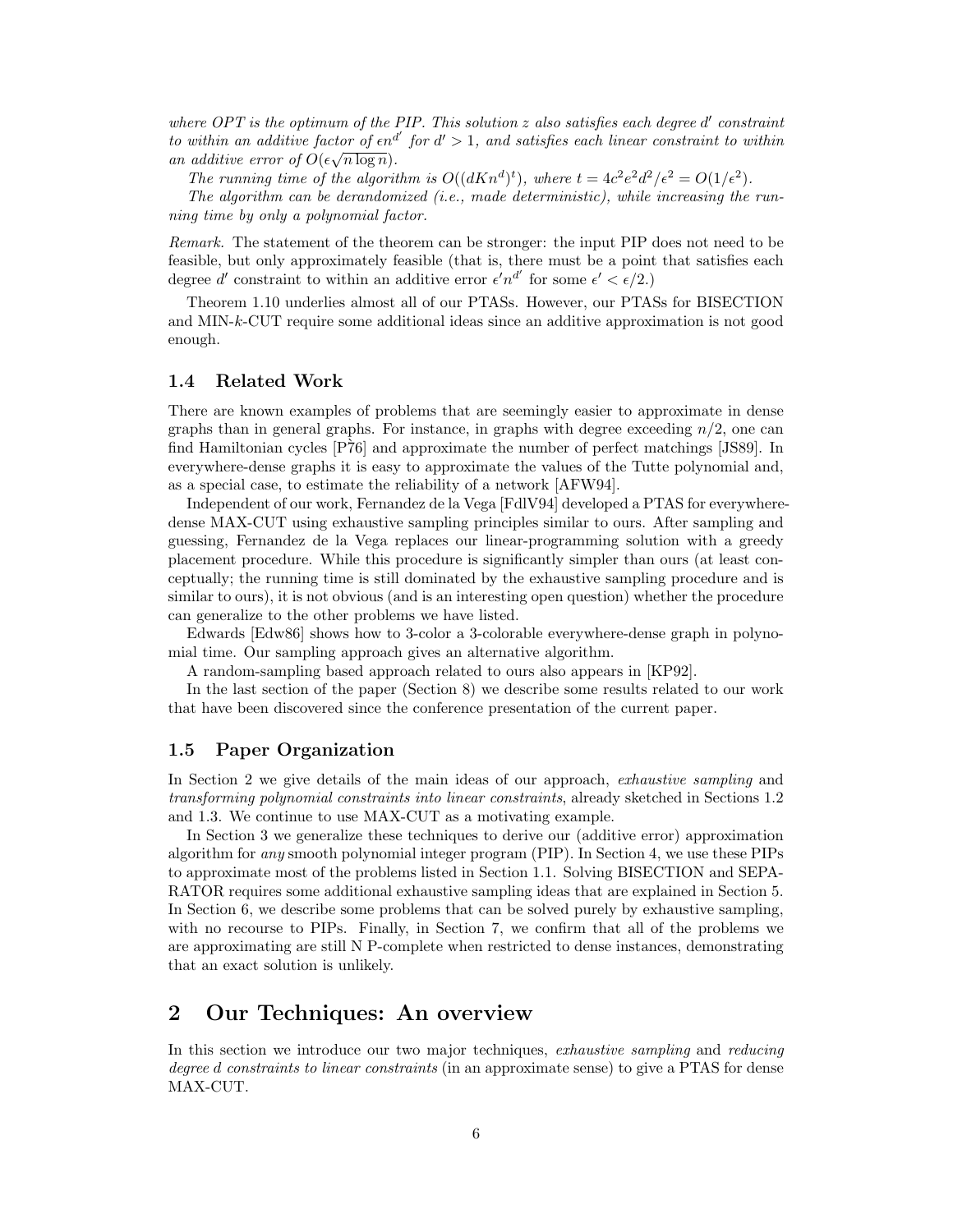First we express MAX-CUT as a quadratic integer program as follows. Let the 0/1 vector x be the characteristic vector of a cut, i.e.,  $x_i = 1$  iff i is on the right side. Let  $N(i)$  be the set of neighbors of vertex  $i$ , and let

$$
r_i(x) = \sum_{j \in N(i)} (1 - x_j)
$$

be the linear function denoting the number of number of neighbors of  $i$  that are on the left side of cut x. Then

$$
\begin{aligned} \text{MAX-CUT} \quad &= \quad \max \, \sum_i x_i \cdot r_i(x) \\ \text{s.t.} \quad x_i \in \{0, 1\} \qquad \forall i \end{aligned}
$$

The above formulation looks a lot like an integer linear program, for which numerous approximation techniques are known. Unfortunately, the "coefficients"  $r_i(x)$  in the objective function are not constants—the program is actually a *quadratic* program. However, exhaustive sampling lets us estimate the value these coefficients have in the optimum solution. We arrive at our approximation in three steps:

- 1. Using exhaustive sampling, we estimate the values of  $r_i(a)$  at the optimum solution  $a = (a_1, \ldots, a_n)$ . See Section 2.1.
- 2. We replace each function  $r_i$  by the corresponding estimate of  $r_i(a)$ . This turns the quadratic program into a linear (integer) program. We show that optimum of this linear integer program is near-optimum for the quadratic program. See Section 2.2.
- 3. We solve the fractional relaxation of the linear integer program, and use *randomized* rounding to convert the solution into an integer one. We show that this does not dramatically change the solution value. See Section 2.3.

A comment on notation: Throughout the paper, we will use  $a \pm b$  where a and b are real numbers, as a shorthand for the interval  $[a - b, a + b]$ .

### 2.1 Estimating Coefficients

We begin by using exhaustive sampling to estimate the values  $r_i(a)$  at the optimum solution a. Let a be the optimum cut and let  $\rho_i = r_i(a)$ . Then a is the solution to the following integer linear program:

MAX-CUT = 
$$
\max \sum_{i} x_{i} \cdot \rho_{i}
$$
  
s.t.  $x_{i} \in \{0, 1\}$   $\forall i$   
 $r_{i}(x) = \rho_{i}$   $\forall i$ 

Of course, the usefulness of this observation is unclear, since we don't know the values  $\rho_i$ . We show, however, that it is possible to compute an additive error *estimate* of the  $\rho_i$  in polynomial time, in other words, a set of numbers  $e_i$  such that

$$
\rho_i - \epsilon n \le e_i \le \rho_i + \epsilon n \qquad \forall i. \tag{4}
$$

This can be done using our *exhaustive sampling* approach. We take a random sample of  $O(\log n)$  vertices. By exhaustively trying all possible (i.e.,  $2^{O(\log n)} = n^{O(1)}$ ) placements of the vertices in the sample, we will eventually guess a placement wherein each vertex is placed as it would be in the optimum cut. So we can assume that we have "guessed" the values  $a_i$ in the optimum cut for all the sampled vertices  $j$ . Now consider any unsampled vertex  $i$ . If it has  $|N(i)| = \Omega(n)$  neighbors, then with high probability,  $\Theta(\log n)$  of its neighbors are part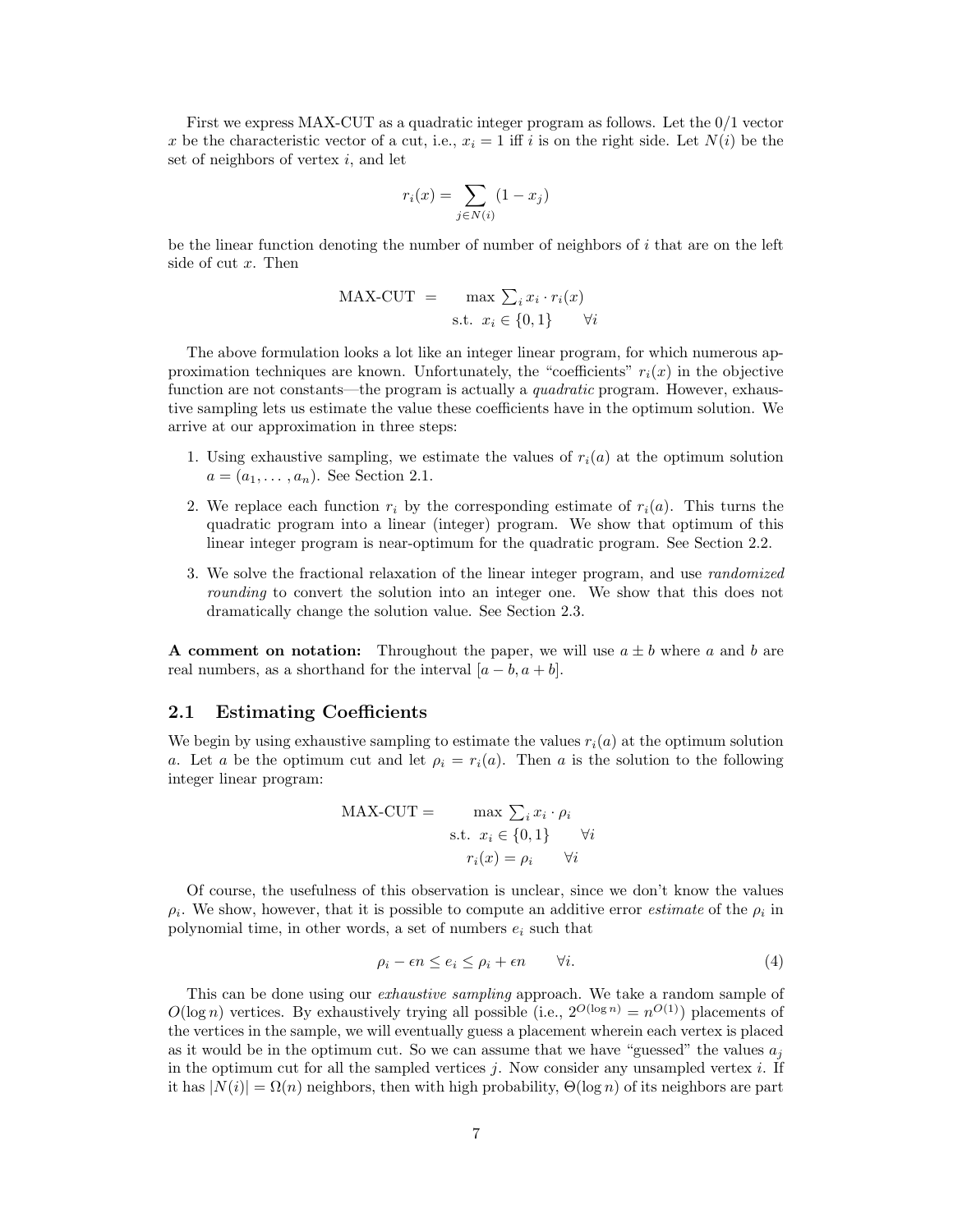of the random sample (high probability means probability  $1 - n^{-\Omega(1)}$ ). A moment's thought shows that these neighbors form a uniform random sample from  $N(i)$ . Hence by examining the fraction of sampled neighbors on the left hand side of the cut (namely, neighbors for which  $a_i = 0$ ) we can obtain an estimate of  $r_i(a)/|N(i)|$  that is correct to within a small additive factor. This follows from the following sampling lemma.

**Lemma 2.1 (Sampling Lemma).** Let  $(a_i)$  be a sequence of n numbers, each with absolute value at most M. Let  $f > 0$  be any number. If we choose a multiset of  $s = g \log n$  of the  $a_i$ at random (with replacement), then their sum q satisfies

$$
\frac{qn}{s}\in \sum_i a_i\pm nM\sqrt{\frac{f}{g}}
$$

with probability at least  $1 - n^{-f}$ .

*Proof.* Let  $s = g \log n$ . For  $j = 1, ..., s$  let  $X_j$  be the random variable denoting the number picked in the  $j<sup>th</sup>$  draw. Since the numbers are drawn with replacement, the values  $X_j$  are identically distributed, and

$$
E[X_j] = \frac{1}{n} \sum_{j=1}^n a_j.
$$

Since  $|X_j| \leq M$  by hypothesis, the lemma now follows from the standard Höffding bound [H64] [H64].

For MAX-CUT, our goal is to estimate the values  $\rho_i$  of the form  $\sum_{j \in N(i)} (1 - a_j)$ . First, if any  $|N(i)| \leq \epsilon n/10$ , we use the estimate 0 for  $\rho_i$ . To estimate  $\rho_i$  for the remaining i, we randomly choose (with replacement) g log n indices with  $g = O(1/\epsilon^3)$ , and "guess" their values by exhaustively trying all possibilities. Since each  $a_j = 0$  or 1, we can take  $M = 1$ in the Sampling Lemma. The Sampling Lemma shows that for each i, the probability is at least  $1 - 1/n^2$  that the following happen (i)  $\Omega(\log n/\epsilon^2)$  of the sampled vertices lie in  $N(i)$ (note that the conditional distribution of these vertices is uniform) and (ii) the estimate for  $\rho_i$  produced using this sample is accurate to within  $\epsilon n$ .

### 2.2 Linearizing the Quadratic Integer Program

Now we use the coefficient estimates to define an integer linear program whose solutions are near-optima for MAX-CUT. Given the estimates  $e_i$  just derived for the values  $\rho_i$ , we write the following linear integer program. Note that it is feasible, since  $a$  satisfies it (assuming our sampling step in the previous section worked).

NEW-OPT = 
$$
\max \sum_{i} x_{i} \cdot e_{i}
$$
  
s.t.  $x_{i} \in \{0, 1\} \quad \forall i$   
 $e_{i} - \epsilon n \le r_{i}(x) \le e_{i} - \epsilon n \quad \forall i$  (5)

(Recall that each  $r_i(x)$  is a linear function of x, so the given constraints are linear constraints.)

We claim that the optimum solution  $z$  to this integer linear program is near-optimum for MAX-CUT. This can be seen as follows: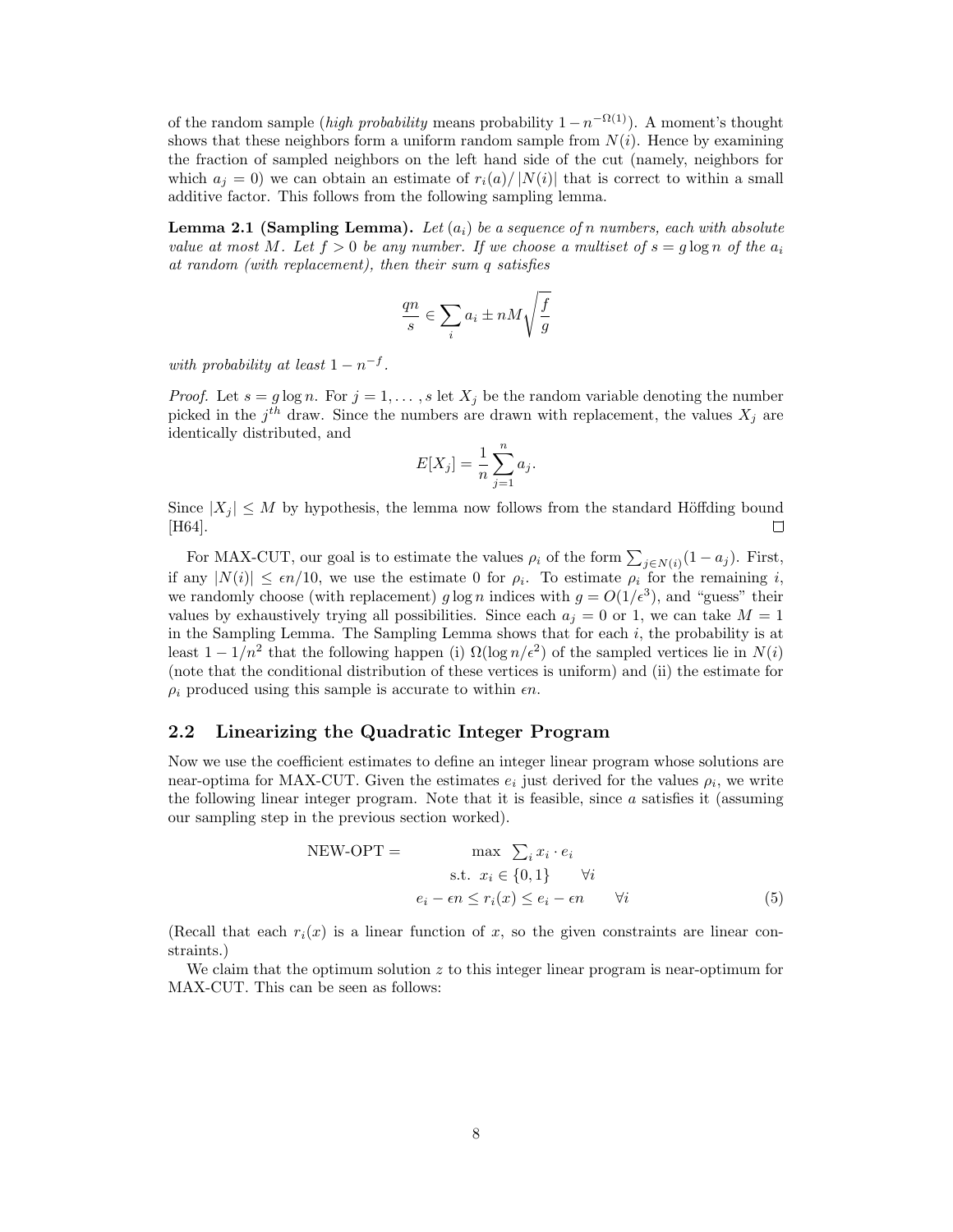$$
\sum z_i r_i(z) \ge \sum z_i (e_i - \epsilon n)
$$
By the constraints (5)  
\n
$$
\ge \sum z_i e_i - \epsilon n^2
$$
  
\n
$$
\ge \sum a_i e_i - \epsilon n^2
$$
Since z is integer optimum  
\n
$$
\ge \sum a_i (\rho_i - \epsilon n) - \epsilon n^2
$$
from (4)  
\n
$$
\ge \sum a_i \rho_i - 2\epsilon n^2
$$
  
\n
$$
= MAX-CUT - 2\epsilon n^2
$$

In other words, the optimum of the integer program is a near-optimum solution to MAX-CUT.

### 2.3 Approximating the Linear Integer Program

Of course, we cannot exactly solve the integer linear program just derived. But we can compute an approximate solution to it as follows. We relax the integrality constraints, allowing  $0 \leq x_i \leq 1$ . We use linear programming to obtain the fractional optimum, say  $y \in [0,1]^n$ , and then use *randomized rounding* to convert the fractional solution to an integral one of roughly the same value. The key lemma is the following:

**Lemma 2.2 (Randomized Rounding).** If c and f are positive integers and  $0 < \epsilon < 1$ , then the following is true for any integers  $n \geq 0$ . Let  $y = (y_i)$  be a vector of n variables,  $0 \leq y_i \leq 1$ , that satisfies a certain linear constraint  $a^T y = b$ , where each  $|a_i| \leq c$ . Construct a vector  $z = (z_i)$  randomly by setting  $z_i = 1$  with probability y<sub>i</sub> and 0 with probability  $1 - y_i$ . Then with probability at least  $1 - n^{-f}$ , we have

$$
a^T z \in b \pm c\sqrt{fn\ln n}
$$

We can apply this lemma to our problem as follows. Give our fractional solution  $y$ , let us apply randomized rounding as in the lemma to yield an integral solution z. We claim that with high probability,

$$
r_i(z) \in r_i(y) \pm O(\sqrt{n} \ln n) \tag{6}
$$

$$
\sum z_i r_i(y) \quad \in \quad \sum y_i r_i(y) \pm O(n^{3/2} \ln n) \tag{7}
$$

Specifically, to derive Equations (6) and (7) from Lemma 2.2, note that each  $r_i(x)$  is a linear function with 0–1 coefficients and that each  $r_i(y)$  is at most n.

We use these equations as follows. The analysis of the previous section showed that the integral optimum of our derived linear program was near the maximum cut value, so the fractional optimum y can only be better. That is,

$$
\sum y_i r_i(y) \ge \text{MAX-CUT} - 2\epsilon n^2.
$$

We now use our randomized rounding lemma. We have that

$$
\sum z_i r_i(z) \ge \sum z_i (r_i(y) - O(\sqrt{n} \ln n))
$$
 From (6)  
\n
$$
\ge \sum z_i r_i(y) - O(n^{3/2} \ln n)
$$
  
\n
$$
\ge \sum y_i r_i(y) - O(n^{3/2} \ln n)
$$
 From (7)  
\n
$$
\ge \text{MAX-CUT} - (2\epsilon + o(1))n^2
$$

This finishes the overview of our algorithm for MAX-CUT.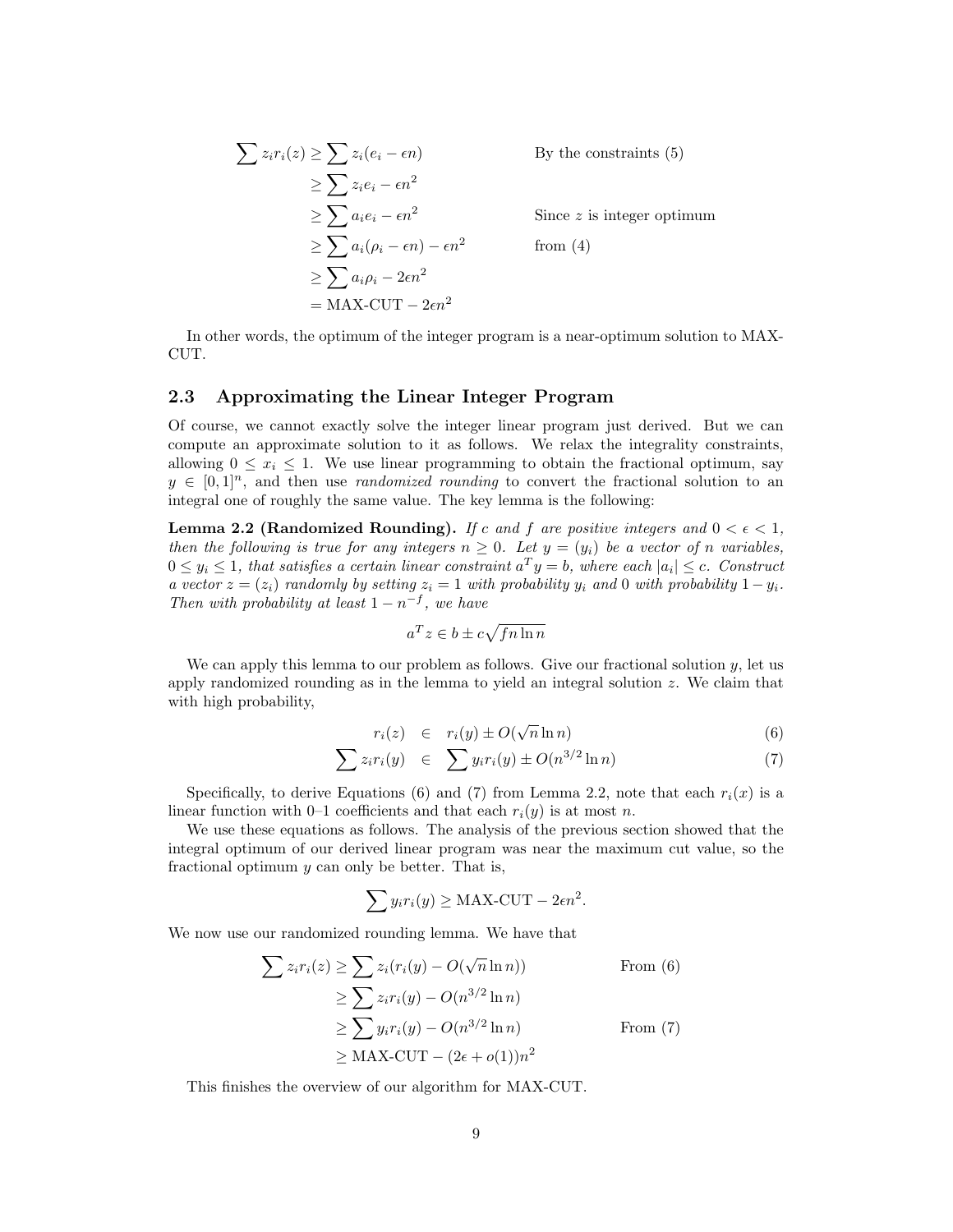# 3 Approximating Smooth Integer Programs

We now generalize the results of the previous section to handle arbitrary polynomial integer programs (PIPs). We describe an algorithm that computes approximate solutions to smooth PIPs of low degree, thus proving Theorem 1.10. We use the fact that smooth PIPs can be recursively decomposed into smooth lower-degree PIPs. This lets us apply ideas similar to those described in Section 2 for MAX-CUT. In a PIP the objective function and constraints are low degree polynomials (degree 2 in the case of MAX-CUT). We use exhaustive sampling to convert such polynomial integer programs into linear integer programs. Then we use the Raghavan-Thompson technique to approximately solve the linear integer program.

We will see shortly that we can assume without loss of generality that we are dealing with the feasibility version of a PIP—that is, we are given a feasible PIP and out goal is to find an approximately feasible integer solution. Our general algorithm has the same three elements as the one for MAX-CUT:

- 1. We show in Section 3.2 that we can relax the integrality conditions, since we can use randomized rounding to convert every feasible fractional solution of a PIP into a feasible integral solution.
- 2. In Section 3.3, we generalize the sampling theorem, which applies only to sums, to let us estimate the values of polynomials.
- 3. We show in Section 3.4 that we can use our estimates to convert degree d constraints into linear constraints without affecting feasibility.

We begin in Section 3.1 with some basic observations.

### 3.1 Basic Observations

We begin with a few basic observations that we will use at various times in the proof.

#### 3.1.1 A Polynomial Decomposition

Our PIP algorithms are basically recursive generalizations of the approach for MAX-CUT. They rely on the following key observation that lets us decompose any polynomial into simpler polynomials:

**Lemma 3.1.** A c-smooth polynomial  $p$  of degree  $d$  can be written as

$$
p(x) = t + \sum x_i p_i(x)
$$

where t is a constant and each  $p_i$  is a c-smooth polynomial of degree  $d-1$ .

*Proof.* From each monomial term in the expansion of  $p$ , pull out one variable  $x_i$ . Group all monomials from which  $x_i$  was extracted into  $p_i$ . Every degree d' term in  $p_i$  corresponds to a degree  $d' + 1$  term in p, and thus has coefficient at most  $cn^{d-(d'+1)} = cn^{(d-1)-d'}$ . Thus, since  $p_i$  has degree (at most)  $d-1$ , it is a c-smooth degree  $d-1$  polynomial. П

*Remark.* The above analysis also shows that we can express  $p$  uniquely as a sum

$$
p(x) = t + \sum x_i p_i(x_i, \ldots, x_n),
$$

that is, where each  $p_i$  depends only on variables with index i or greater.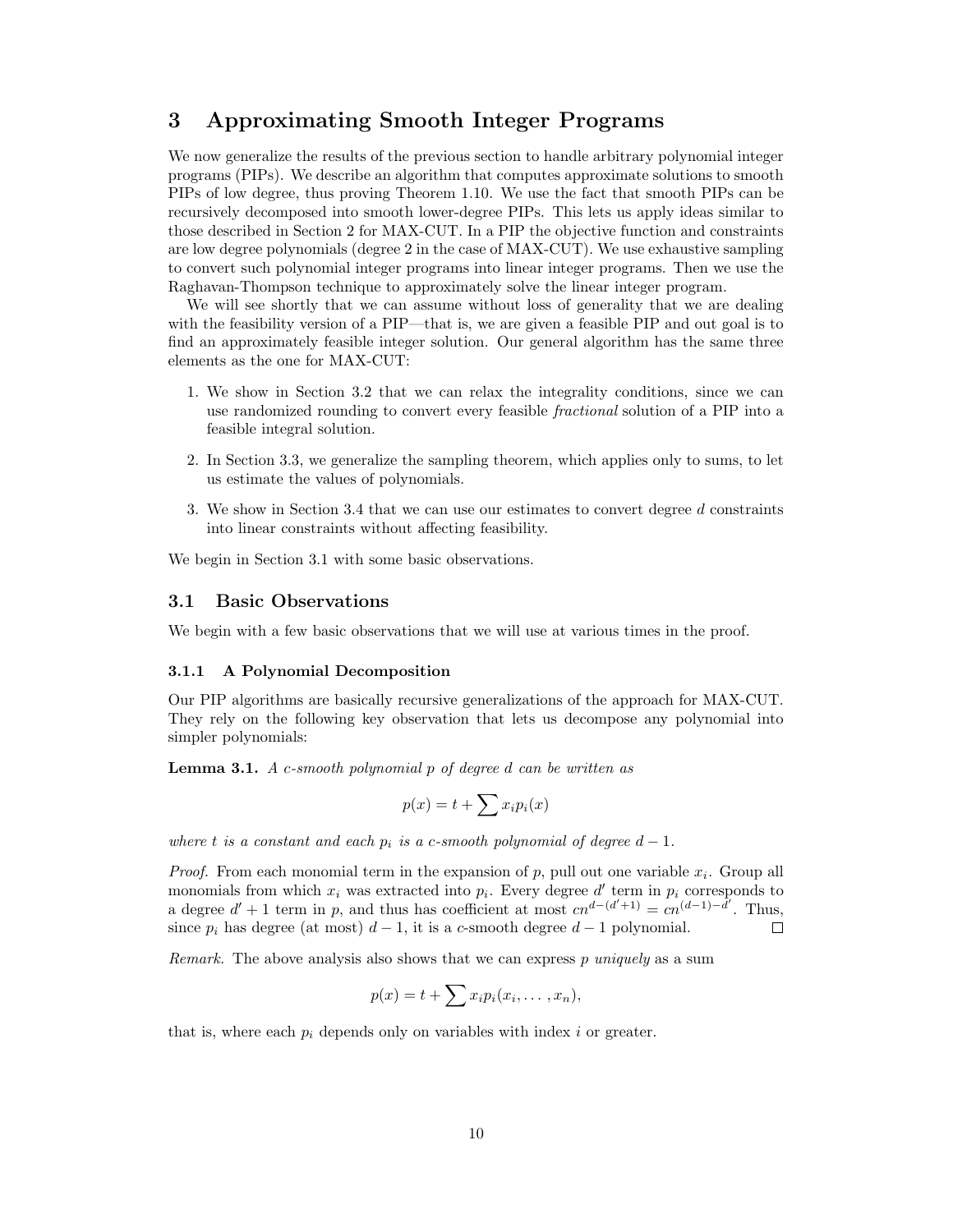The decomposition of a degree d polynomial into degree  $d-1$  polynomials gives us a natural recursion through which we can generalize our quadratic programming techniques. By computing an estimate  $\rho_i$  of the value of  $p_i(x)$  at the optimum solution, we replace the degree-d constraint p with a single constraint on  $\sum x_i \rho_i$  together with a family of constraints on the values  $p_i(x)$ . We then recursively expand these degree  $d-1$  constraints, continuing until all of our constraints are linear.

To estimate the values  $p_i(x)$ , we again rely on the expansion above: we expand  $p_i$  in terms of degree  $d-2$  polynomials, writing  $p_i(x) = \sum x_j p_{ij}(x)$ , recursively estimate the  $p_{ij}$ values, and then use exhaustive sampling to estimate  $p$  based on the values of the  $p_{ij}$ .

After constructing the required linear integer program, we solve its fractional relaxation and use randomized rounding as before to transform the solution into an integral solution. To prove that randomized rounding works, we again use the decomposition—we show that each  $p_i(x)$  is roughly preserved by rounding, and deduce that  $\sum x_i p_i(x)$  is also preserved.

#### 3.1.2 Reducing Optimization to Feasibility

We can reduce PIP optimization to the corresponding feasibility problem ("Is there a feasible solution such that the objective exceeds a given value?") using binary search in the usual way. This uses the fact that the optimum value of a PIP is not too large, as shown in the following lemma (which will also be useful later).

**Lemma 3.2.** If  $n > d$ , then the absolute value of a c-smooth polynomial at any point in  $[0,1]^n$  is at most  $2cen^d$  (where  $\ln e = 1$ ).

*Proof.* For  $0 \leq i \leq d$  the polynomial has at most  $\binom{n+i}{i}$  terms of degree i, and each has a coefficient in  $[-cn^{d-i}, cn^{d-i}]$ . Thus an upper bound on the absolute value at any point in  $[0, 1]$ <sup>n</sup> is

$$
\sum_{i=0}^{d} cn^{d-i} \cdot \binom{n+i}{i} \leq \sum_{i=0}^{d} cn^{d-i} \cdot \binom{n+d}{i}
$$

$$
\leq cn^{d} \sum_{i=0}^{d} \frac{\binom{n+d}{n}}{n}^{i} \frac{1}{i!}
$$

$$
\leq cn^{d} e^{1+d/n}
$$

which is at most  $cen<sup>d</sup>(1 + 2d/n) < 2cen<sup>d</sup>$  for  $n > 5d$ .

#### 3.2 Rounding Fractional PIPs

We begin with the final step of our algorithm, rounding a fractional solution to an integral one. We present this section first since it is more straightforward than the following ones but conveys the same ideas. As we saw in Section 2.3, Raghavan and Thompson [RT87] show that given a fractional solution to a linear program, we can round it into an integer solution that is "almost as good." We rephrased their result in Lemma 2.2. We now modify the Raghavan-Thompson technique to show in Lemma 3.3 that a similar result is true for low degree polynomials. In other words, we show that the value of a c-smooth polynomial at a point in  $[0, 1]^n$  is not too different from its value at a nearby integral point obtained by randomized rounding.

Lemma 3.3 (Randomized Rounding for degree d polynomials). Let p be a c-smooth degree-d polynomial. Given fractional values  $(y_i)$  such that  $p(y_1, \ldots, y_n) = b$ , suppose randomized rounding is performed on the  $y_i$  as in Lemma 2.2 to yield a 0,1 vector  $(z_i)$ . Then with probability at least  $1 - n^{d-f}$ , we have

$$
p(z_1,..., z_n) \in \left[b \pm gdn^{d-\frac{1}{2}}\sqrt{\ln n}\right],
$$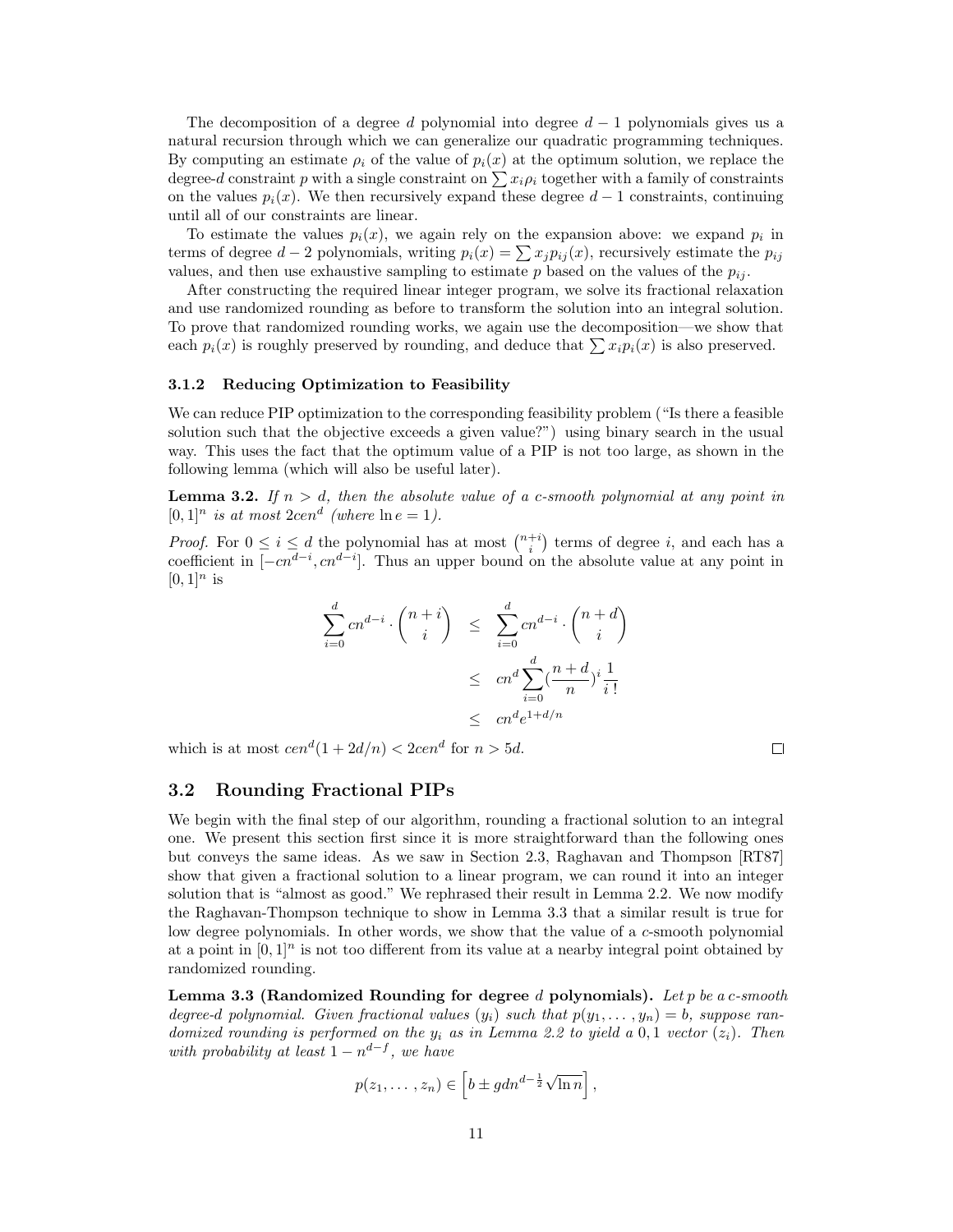where  $g = 2ce\sqrt{f}$ .

*Proof.* We use induction on the degree. The case  $d = 1$  follows from Lemma 2.2. Now assume we have proved the Lemma for all integers less than  $d$ , and  $p$  is a degree  $d$  polynomial. As argued in Section 3.1, we can express  $p$  as

$$
p(x_1, ..., x_n) = \sum_{i=1}^n x_i \cdot p_i(x_1, ..., x_n) + t,
$$
\n(8)

where t is a constant and  $p_i$  is a c-smooth polynomial of degree at most  $d-1$ .

Let  $\rho_i$  denote the value  $p_i(y_1, \ldots, y_n)$ . Then

$$
b = p(y_1, \dots, y_n)
$$
  
=  $t + \sum_{i=1}^n \rho_i \cdot y_i$ .

Let  $(z_1, \ldots, z_n) \in \{0,1\}^n$  be obtained by randomized rounding on  $(y_1, \ldots, y_n)$ . Our proof consists of noticing that with high probability,  $(z_i)$  satisfies both  $b \approx \sum_i \rho_i z_i$  (by Lemma 2.2) and  $\forall i \leq n : \rho_i \approx p_i(z_1, \ldots, z_n)$  (by induction for degree  $d-1$ ). Then we realize that any such  $(z_i)$  also satisfies  $b \approx p(z_1, \ldots, z_n)$ .

Let us formalize this idea. Note that  $|\rho_i| \leq 2\alpha n^{d-1}$  by Lemma 3.2. So we can apply Lemma 2.2 (replacing c by  $2cen^{d-1}$ ). We find that with probability at least  $1-n^{-f}$  (recalling that the notation  $a \pm b$  is shorthand for the interval  $[a - b, a + b]$ ,

$$
\sum_{i=1}^{n} \rho_i \cdot z_i \in b \pm gn^{d-1} \sqrt{n \ln n}.
$$
\n(9)

Furthermore, the inductive hypothesis implies that for each  $i \leq n$ , the probability is at least  $1 - n^{d-f-1}$  that

$$
p_i(z_i, ..., z_n) \in \rho_i \pm g(d-1)n^{d-1-\frac{1}{2}}\sqrt{\ln n}
$$
 (10)

Hence we conclude that with probability at least  $1 - n^{d-f} - n^{-f} \approx 1 - n^{d-f}$ , the event mentioned in Condition (10) happens for each  $i \leq n$ , and so does the event mentioned in Condition (9). Of course, when all these events happen, we have:

$$
p(z_1, ..., z_n) = t + \sum_{i=1}^n z_i \cdot p_i(z_1, ..., z_n)
$$
  
\n
$$
\in t + \sum_{i=1}^n z_i (\rho_i \pm g(d-1)n^{d-1-1/2}\sqrt{\ln n})
$$
 by (10)  
\n
$$
\subseteq t + \sum_{i=1}^n z_i \rho_i \pm g(d-1)n^{d-1/2}\sqrt{\ln n}
$$
  
\n
$$
= b \pm gn^{d-1}\sqrt{n \ln n} \pm g(d-1)n^{d-1/2}\sqrt{\ln n}
$$
 by (9)  
\n
$$
= [b \pm gdn^{d-\frac{1}{2}}\sqrt{\ln n}]
$$

Hence we have shown that  $p(z_1, \ldots, z_n) \in [b \pm \text{g} dn^{d-\frac{1}{2}}\sqrt{\ln n}]$  with probability at least  $1 - n^{d-f}$ .  $\Box$ 

#### 3.3 Estimating the Value of a Polynomial

Having shown how to round a fractional solution to an integral one, we now show how to find an approximately optimal fractional solution by solving a linear program. As discussed above, our procedure for replacing the constraint on  $p(x)$  by linear constraints requires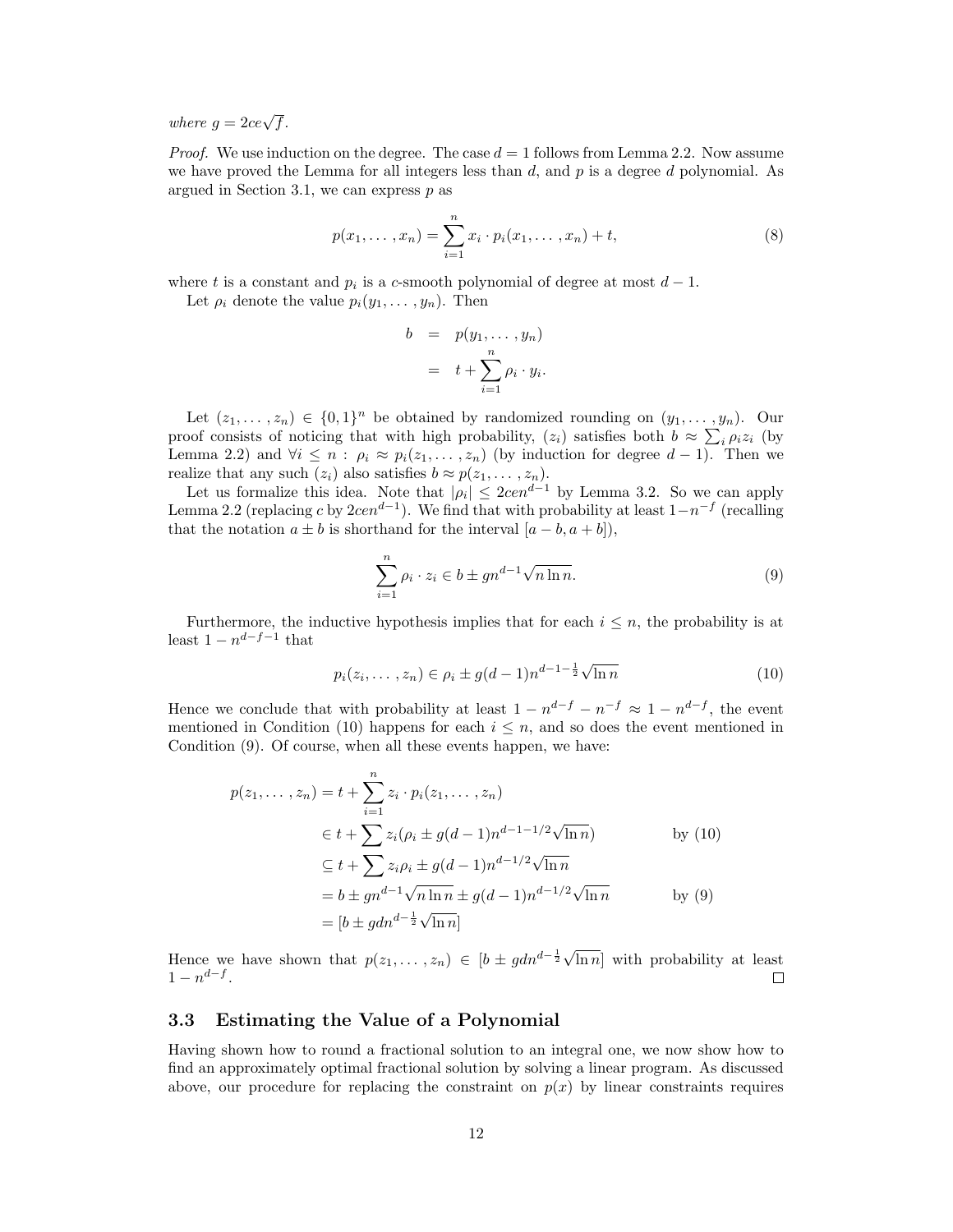estimating the values at the optimum a of the coefficients  $p_i(a)$  in the expansion  $p(a)$  =  $\sum a_i p_i(a)$ . In this section, we show how this estimation can be accomplished by exhaustive sampling. We describe a procedure Eval in Figure 3.3 that can approximate the value of a c-smooth degree d polynomial  $p(x_1, \ldots, x_n)$  on any unknown  $0/1$  vector  $(a_1, \ldots, a_n)$ , given only partial information about  $(a_1, \ldots, a_n)$ . The algorithm is given the values  $a_i$  for  $O(\log n)$  randomly-chosen indices i, and outputs an estimate that, with high probability, lies in  $p(a_1, \ldots, a_n) \pm \epsilon n^d$ .

To simplify our exposition later we describe the procedure more generally as using a (multi)set of indices  $S \subseteq \{1, \ldots, n\}.$ 

Algorithm Eval $(p, S, \{a_i : i \in S\})$ **Input:** polynomial  $p$  of degree at most  $d$ , set of variables indices  $S$ ,  $a_i$  for  $i \in S$ . **Output:** estimate for  $p(a_1, \ldots, a_n)$ . if  $deg(p) = 0$  (i.e., p is a constant) then return p else write  $p(x_1,...,x_n) = t + \sum x_i p_i(x_1,...,x_n)$ where t is a constant and each  $p_i$  has degree at most  $d-1$ for each  $i \in S$  $e_i \leftarrow \texttt{Eval}(p_i, S, \{a_i : i \in S\})$ return  $t+\frac{n}{\sqrt{n}}$  $|S|$  $\sum$ i∈S  $a_i e_i$ 

Figure 1: The approximate evaluation algorithm

Note that if  $S = \{1, \ldots, n\}$  then the procedure returns  $p(a_1, \ldots, a_n)$ . We will show that in order to get an additive approximation of the type we are interested in, it suffices to choose S randomly and of size  $O(\log n)$ . We use the Sampling Lemma (2.1) as the base case in our inductive proof of the correctness of Eval.

**Lemma 3.4.** Let p be a c-smooth polynomial of degree d in n variables  $x_i$ , and let  $a_1, \ldots, a_n \in$  ${0, 1}.$  Let S be a set of  $O(g \log n)$  indices chosen randomly (with replacement). Then with probability at least  $1 - n^{d-f}$ , set S is such that  $Eval(p, S, \{a_i : i \in S\})$  returns a value in  $p(a_1, \ldots, a_n) \pm \epsilon n^d$ , where

$$
\epsilon=4ce\sqrt{\frac{f}{g}}.
$$

*Proof.* The proof is by induction on d. The case  $d = 0$  is clear. For the inductive step let  $\rho_i = p_i(a_i, \ldots, a_n)$ , so we have

$$
p(a_1, ..., a_n) = t + \sum_{i=1}^{n} a_i \cdot \rho_i
$$
 (11)

The intuition for why Eval's output should approximate  $p(a_1, \ldots, a_n)$  is as follows. Each  $p_i$  has degree at most  $d-1$ , so the inductive hypothesis implies that  $e_i \approx \rho_i$ . Thus the output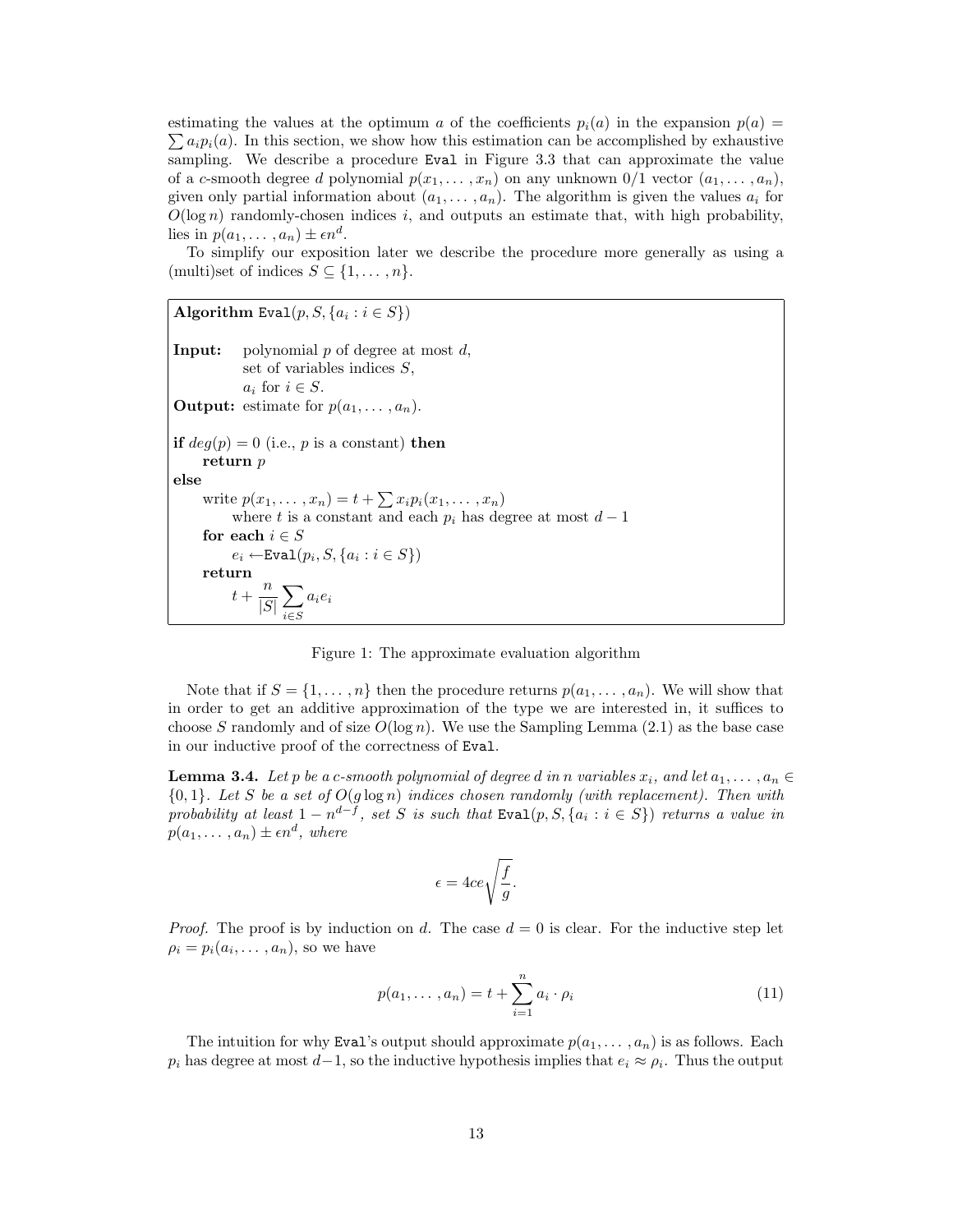of eval is

$$
t + \frac{n}{|S|} \cdot \sum_{i \in S} a_i \cdot e_i \approx t + \frac{n}{|S|} \cdot \sum_{i \in S} a_i \cdot \rho_i
$$
 (by the inductive hypothesis)  

$$
\approx t + \sum_i a_i \cdot \rho_i
$$
 (by the Sampling Lemma)

It remains to fill in the details, and to deal with the complication that the errors in our recursive estimates of the  $\rho_i$  accumulate into the error for our estimate of  $p(a_1, \ldots, a_n)$ .

Our sample has size  $g \log n$ . By Lemma 3.2, each  $|\rho_i| \leq 2c e n^{d-1}$ . Hence the Sampling Lemma implies that with probability  $1 - n^{-f}$  the set S is such that

$$
\frac{n}{|S|} \sum_{i \in S} a_i \rho_i \in \sum_i a_i \rho_i \pm \left(2ce\sqrt{\frac{f}{g}}\right) n^d \tag{12}
$$

Of course, we do not have the values  $\rho_i$ . However, we do have the values  $e_i = \text{Eval}(p_i, S, \{a_i : S\})$  $i \in S$ ). To see the impact of using them instead, let  $\epsilon_d$  denote the smallest number such that for every *c*-smooth degree *d* polynomial *p* and point  $a \in \{0, 1\}^n$ 

Pr[Eval computes an estimate within  $p(a) \pm \epsilon_d n^d$ ]  $\geq 1 - n^{d-f}$ 

We get an recurrence for  $\epsilon_d$  as follows. By definition, Eval estimates any particular  $\rho_i$  to within  $\epsilon_{d-1}n^{d-1}$  with probability  $1-n^{(d-1)-f}$ . Thus all n values  $\rho_i$  are estimated to within this bound with probability  $1 - n \cdot n^{(d-1)-f} = 1 - n^{d-f}$ . Combining with (12), we conclude that with probability at least  $1 - n^{d-f} - n^{-f} \approx 1 - n^{d-f}$ , set S is such that the returned value

$$
t + \frac{n}{|S|} \sum_{i \in S} a_i \cdot e_i \in t + \frac{n}{|S|} \sum_{i \in S} a_i \cdot (\rho_i \pm \epsilon_{d-1} n^{d-1})
$$
  
\n
$$
\subseteq t + \left(\frac{n}{|S|} \sum_{i \in S} a_i \cdot \rho_i\right) \pm \epsilon_{d-1} n^{d-1} \frac{n}{|S|}
$$
  
\n
$$
\subseteq t + \left(\sum_i a_i \cdot \rho_i \pm 2ce \sqrt{\frac{f}{g}} n^d\right) \pm \frac{\epsilon_{d-1}}{|S|} n^d \qquad \text{by (12)}
$$
  
\n
$$
\subseteq t + \sum_i a_i \cdot \rho_i \pm \left(2ce \sqrt{\frac{f}{g}} + \frac{\epsilon_{d-1}}{|S|}\right) n^d
$$
  
\n
$$
= p(a_1, \dots, a_n) \pm \left(2ce \sqrt{\frac{f}{g}} + \frac{\epsilon_{d-1}}{|S|}\right) n^d.
$$

It follows that

$$
\epsilon_d \le 2ce \sqrt{\frac{f}{g}} + \frac{\epsilon_{d-1}}{|S|}
$$
  
\n
$$
\le 2ce \sqrt{\frac{f}{g}} (1 + |S|^{-1} + \dots + |S|^{-d})
$$
  
\n
$$
\le 4ce \sqrt{\frac{f}{g}}
$$

for  $|S| > 1$ .

 $\Box$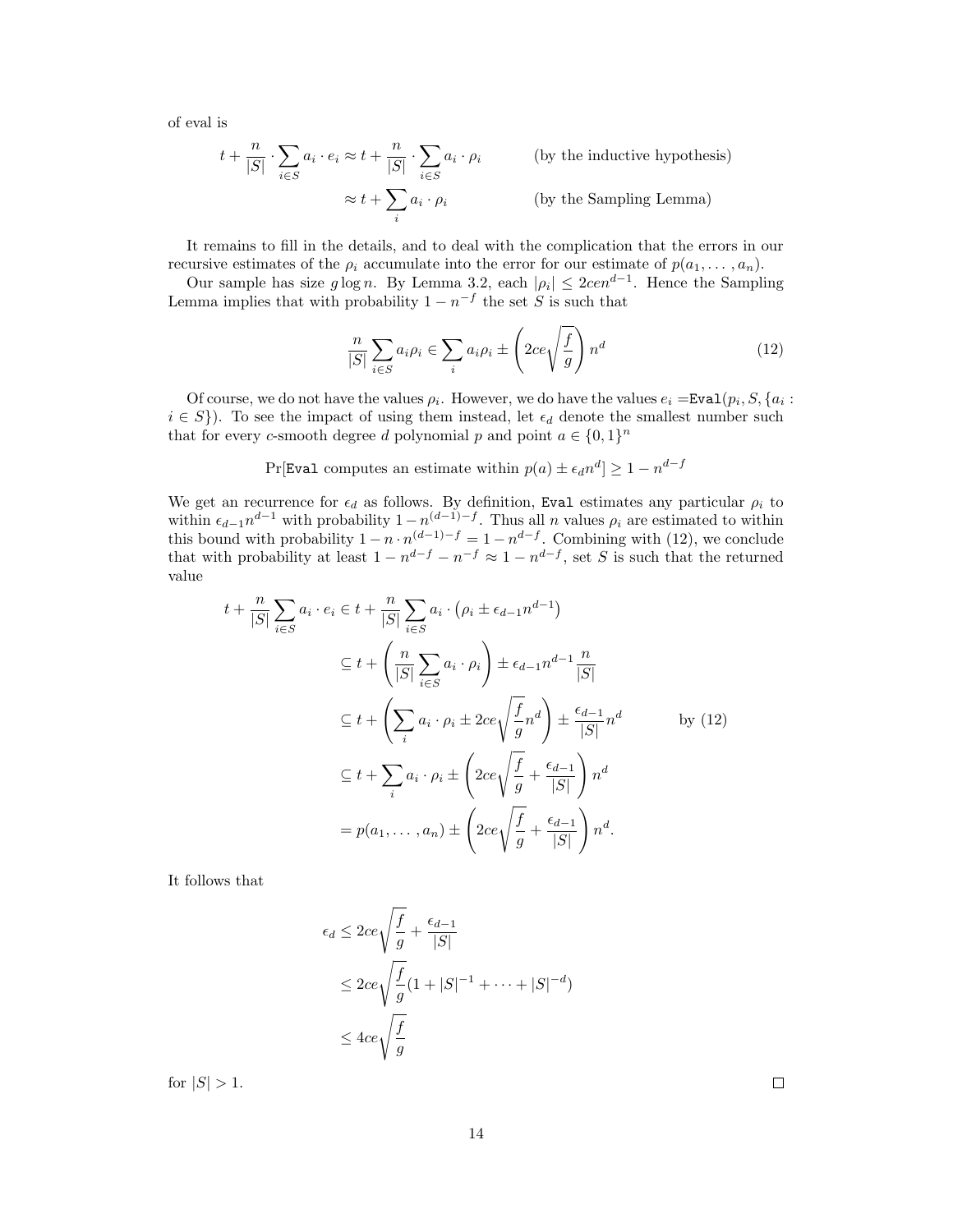**Corollary 3.5.** With probability  $1-n^{d-f}$  over the choice of S, the Eval procedure accurately estimates the values of all the polynomials arising from the decomposition of polynomial p (that is, estimates every degree-d' polynomial to within  $\epsilon_{d'}n^{d'}$ ).

*Proof.* This is implicit in the previous proof. Note that the decomposition of  $p$  is determined solely by p, independent of the value of the optimum solution a that we are estimating.  $\square$ 

### 3.4 Transforming Degree d Constraints to Linear Constraints

Using the estimates produced by Procedure Eval of Section 3.3 we can transform any polynomial constraint into a family of linear constraints, so that any feasible solution to the linear constraints will approximately satisfy the polynomial constraint as well. We use algorithm Linearize in Figure 3.4. Just like Eval, the inputs to this procedure contain partial information about some feasible solution vector  $(a_1, \ldots, a_n) \in \{0,1\}^n$  to the input constraint.

```
Algorithm Linearize("L \leq p(x_1, \ldots, x_n) \leq U", S, \{a_i : i \in S\}, \epsilon)
Input: constraint involving polynomial p of degree d,
                 lower bound L and upper bound Umultiset of variable indices S
             a_i \in \{0,1\} for each i \in S.
             Error parameter \epsilon > 0.
Output: A set of linear constraints
if p is linear then
     output the input constraint "L \leq p(x) \leq U"
else
      write p(x_1,...,x_n) = t + \sum x_i p_i(x_1,...,x_n)where t is a constant and each p_i has degree at most d-1for i = 1 to n
           e_i \leftarrow \texttt{Eval}(p_i, S, \{a_i : i \in S\})l_i \leftarrow e_i - \epsilon n^{d-1}u_i \leftarrow e_i + \epsilon n^{d-1}Linearize("l_i \leq p_i(x_1, \ldots, x_n) \leq u_i", S, \{a_i : i \in S\}, \epsilon)output the constraint
           "L - \epsilon n^d \leq t + \sum x_i e_i \leq U + \epsilon n^{d}"
```
Figure 2: Linearizing a Polynomial Constraint

A simple induction shows that the Procedure in Figure 3.4, when given a degree  $d$  constraint, outputs a set of at most  $1 + n + \cdots + n^{d-1} = O(n^{d-1})$  linear constraints. The next two lemmas prove the correctness of this (probabilistic) reduction. The first shows that with high probability, the replacement equations are jointly feasible. The second shows any feasible solution will be almost feasible for the original constraint.

**Lemma 3.6.** Let  $f, g, c > 0$  be any constants. Let Linearize be given an error parameter  $\epsilon = 4ce\sqrt{f/g}$  and a constraint involving a c-smooth polynomial of degree d. Let  $(a_1, \ldots, a_n) \in \{0,1\}^n$  be a feasible solution to the constraint. If S is a random sample of g log n variables (picked with replacement), then with probability at least  $1 - dn^{d-f}$  Procedure Linearize outputs a set of linear constraints that are satisfied by  $(a_1, \ldots, a_n)$ .

*Proof.* Calling linearize with polynomial  $p$  results in numerous recursive call, each of which (besides making other recursive calls) outputs a constraint on some degree  $d'$  polynomial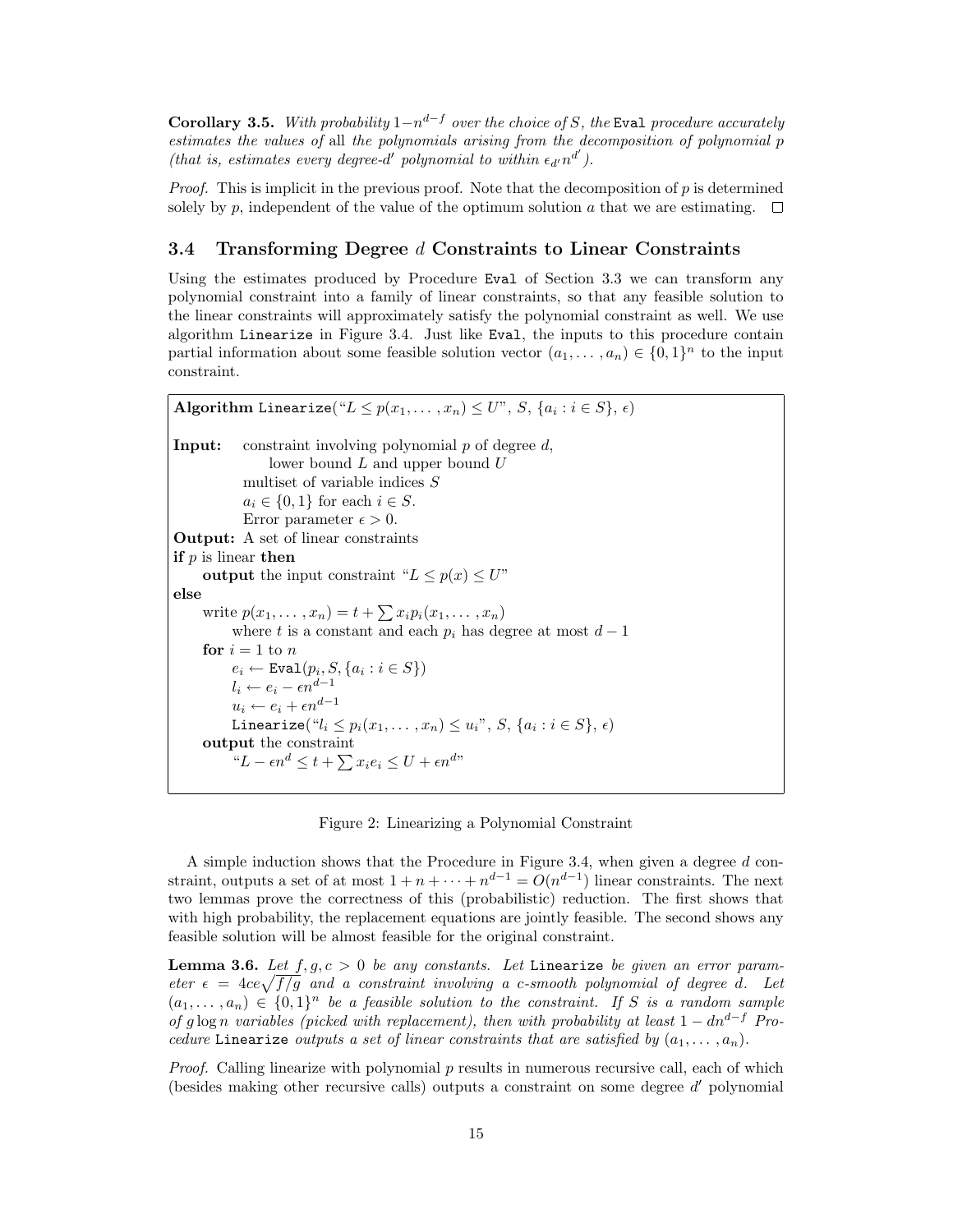$p'$ . The boundaries  $l_i$  and  $u_i$  for this constraint are determined by a call to Eval involving polynomial p'. Vector a satisfies this constraint so long as  $l_i$  and  $u_i$  satisfy  $l_i \leq p(a) \leq u$ , and this happens so long as  $e_i \in p'(a) \pm \epsilon n^{d'}$ . So Linearize does the right thing so long as every polynomial  $p'$  arising in the recursions is estimated accurately. But these polynomials are just the polynomials arising in the recursive decomposition of the original polynomial p, and are all encountered during a call to  $Eval(p)$ . Corollary 3.5 says that all of these polynomials are estimated to within the desired bounds with probability  $1 - n^{d-f}$ . П

Now we show that in the linear system output by Linearize, every feasible solution is an approximate solution to the input constraint (note that this statement involves no probabilities).

The next lemma uses  $[x, y] \pm a$ , where  $x < y$  and  $a \ge 0$ , as a shorthand for the interval  $[x-a, y+a]$ .

**Lemma 3.7.** Every feasible solution  $(y_i) \in [0,1]^n$  to the set of linear constraints output by Linearize satisfies the following (irrespective of what the set  $S$  is)

$$
p(y) \in [L, U] \pm 2\text{den}^d
$$

*Proof.* By induction on d. The case  $d = 1$  is clear, so consider the inductive step. Since by assumption  $y$  is feasible for the entire set of output constraints, it is feasible for the constraints output by each recursive call involving a polynomial  $p_i$ . It follows by the inductive hypothesis that for each  $i$ ,

$$
p_i(y_i,\ldots,y_n) \in [l_i,u_i] \pm 2(d-1)\epsilon n^{d-1}.
$$

Substituting the values of  $l_i$  and  $u_i$  we get

$$
p_i(y) \in e_i \pm (2d - 1)\epsilon n^{d-1}
$$

Therefore,

$$
p(y) = t + \sum y_i p_i (y_i, \dots, y_n)
$$
  
\n
$$
\in t + \sum y_i (e_i \pm (2d - 1)\epsilon n^{d-1})
$$
  
\n
$$
\subseteq t + \left(\sum y_i e_i\right) \pm (2d - 1)\epsilon n^d
$$
  
\n
$$
\subseteq [L, U] \pm \epsilon n^d \pm (2d - 1)\epsilon n^d
$$
  
\n
$$
\subseteq [L, U] \pm 2d\epsilon n^d
$$
\n(13)

where Equation  $(13)$  follows from the fact that y is feasible for the constraint that was output before recursion, namely

$$
t + \sum x_i e_i \in [L, U] \pm \epsilon n^d.
$$

Thus the inductive step is complete.

 $\Box$ 

#### 3.5 Proof of the main theorem

The proof of Theorem 1.10 now follows easily. We have a feasible degree  $d$  PIP with  $K$ constraints, where  $K = poly(n)$ . Suppose  $(a_1, \ldots, a_n)$  is some (unknown) feasible  $0/1$ solution and  $\epsilon > 0$  is some tolerance parameter. We describe a probabilistic procedure that produces a  $0/1$  solution z that is approximately feasible. That is, if  $L \leq p(x) \leq U$  was a degree  $d'$  constraint in the input, then with high probability  $z$  satisfies it within an additive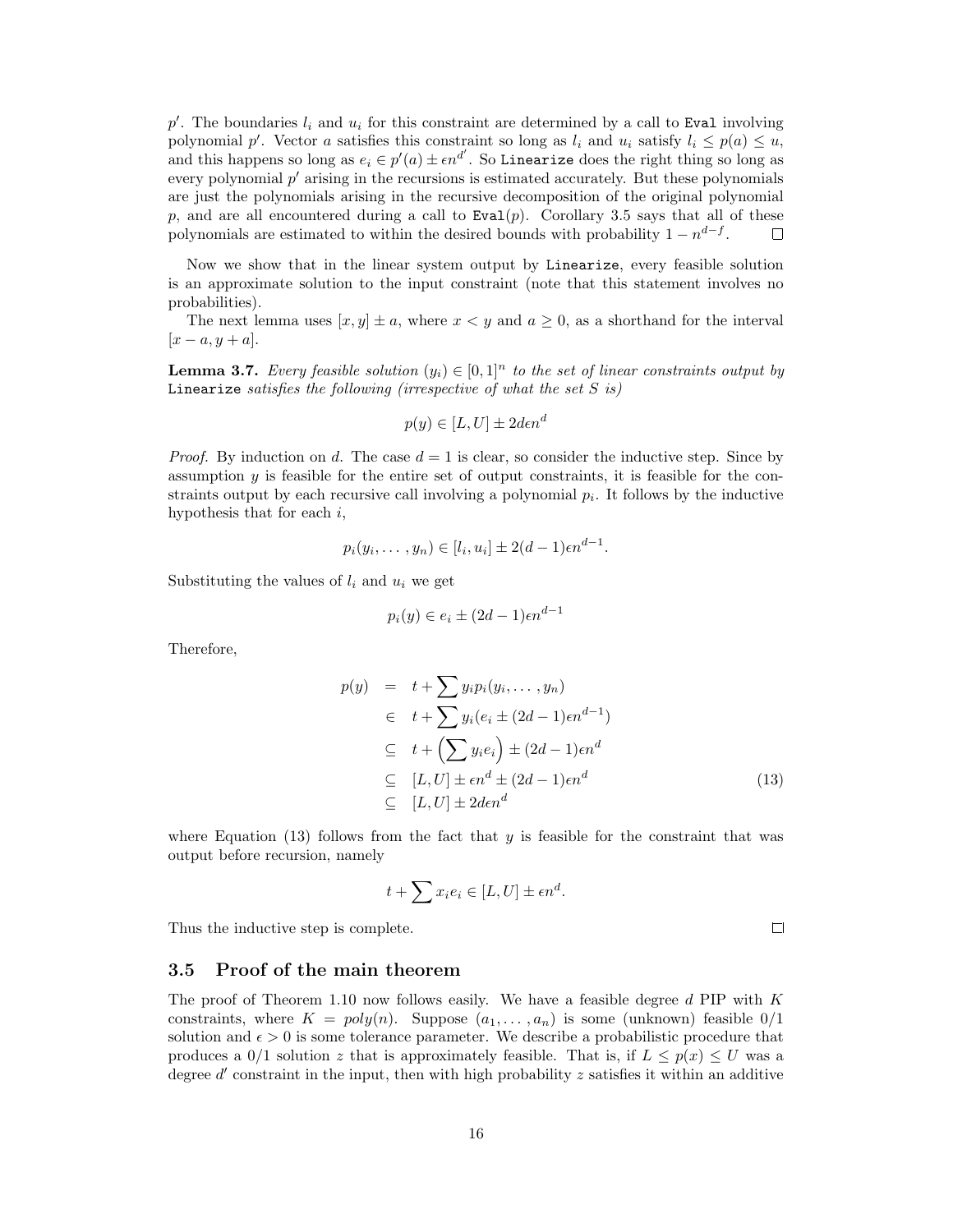error  $\epsilon n^{d'}$ , that is,  $L - \epsilon n^{d'} \le p(z) \le U + \epsilon n^{d'}$ . (We indicate below how to derandomize the procedure.)

Let  $f > 0$  be such that  $n^f \approx 2dKn^d$ . We let  $\epsilon' = \epsilon/2d$ , and  $g = 16c^2e^2fd^2/\epsilon^2 = O(\epsilon^2)$ . We pick a random multiset S of  $O(g \log n)$  variables and guess (by exhaustive enumeration in  $2^{g \log n}$  time) the values of  $a_i$  for each  $i \in S$ . Then we use Procedure Linearize with error parameter  $\epsilon'$  to replace each degree d' constraint with  $O(n^{d'-1})$  linear constraints, thus obtaining a linear system with  $O(Kn^{d-1})$  constraints. Since  $(a_1, \ldots, a_n)$  is a feasible solution to the PIP, Lemma 3.6 implies that the probability that the new system is feasible is at least  $1-dn^{d-f}K > 1/2$ . We solve the linear system using a polynomial-time algorithm for linear programming in  $O((Kn^{d-1})^3)$  time [K84]. Lemma 3.7 implies that the (fractional) solution thus obtained is also a feasible solution for the original PIP, except for an additive error  $2d\epsilon'n^d$ . Then we randomly round this fractional solution to a  $0/1$  solution; Lemma 3.3 implies that this increases the additive error by at most  $O(n^{d-1/2} \ln n) = o(n^d)$ .

Hence we have described a probabilistic procedure that, with probability at least 1/2, produces a  $0/1$  solution that is feasible for the PIP except for an additive error of  $2\epsilon' dn^d =$  $\epsilon n^d.$ 

The procedure explores  $2^{g \log n}$  exhaustive sampling possibilities and for each spends at most  $O((Kn^d)^3)$  time in generating the linear constraints and solving them for each guess. The randomized rounding can be done in nearly linear time. Noting that

$$
2^{g \log n} = n^g = (n^f)^{4c^2 e^2 d^2 / \epsilon^2} \approx (2Kn^d)^{4c^2 e^2 d^2 / \epsilon^2},
$$

we conclude that this term dominates the running time.

#### 3.6 Derandomization

Derandomizing the algorithm in Theorem 1.10 involves derandomizing its components, Procedures Eval and Linearize. Those depend upon two randomized procedures: Randomized Rounding (used in Lemma 3.3) and the Sampling Lemma. Raghavan [Rag88] derandomized the former through the method of conditional probabilities. Derandomizations of the Sampling Lemma appear in [BR94] and [BGG93]. For example, instead of picking  $s = O(\log n/\epsilon^2)$  variables independently, it suffices to pick the variables whose indices are encountered on a random walk of length  $O(\log n/\epsilon^2)$  on a constant degree expander [Gil93]. For any fixed sampling experiment, the probably that such a walk works is  $1/n^{O(1)}$ . Hence our algorithm can deterministically go through all such walks (the number of such walks is  $n^{O(1/\epsilon^2)}$  since the expander has  $O(1)$  degree). One of the walks is guaranteed to work correctly for all of the  $poly(n)$  sampling experiments that our algorithms is interested in.

# 4 Applications

In this section we use our theorem on approximating constant-degree smooth integer programs to construct PTASs for (dense instances of) many problems. Most applications require approximating quadratic programs. Approximating dense MAX-k-SAT requires approximating degree- $k$  integer programs. In later sections we will obtain PTASs for graph bisection and minimum  $k$ -way cut. These will require some additional ideas, specifically, a different application of exhaustive sampling.

# 4.1 MAX-CUT, MAX-DICUT, MAX-HYPERCUT

Note that a  $\delta$ -dense graph has at least  $\delta n^2$  edges. Thus the capacity k of the maximum cut exceeds  $\delta n^2/2$ , since this is the expected size of a cut obtained by randomly assigning each vertex to one side of the graph or the other with equal probability. We already saw in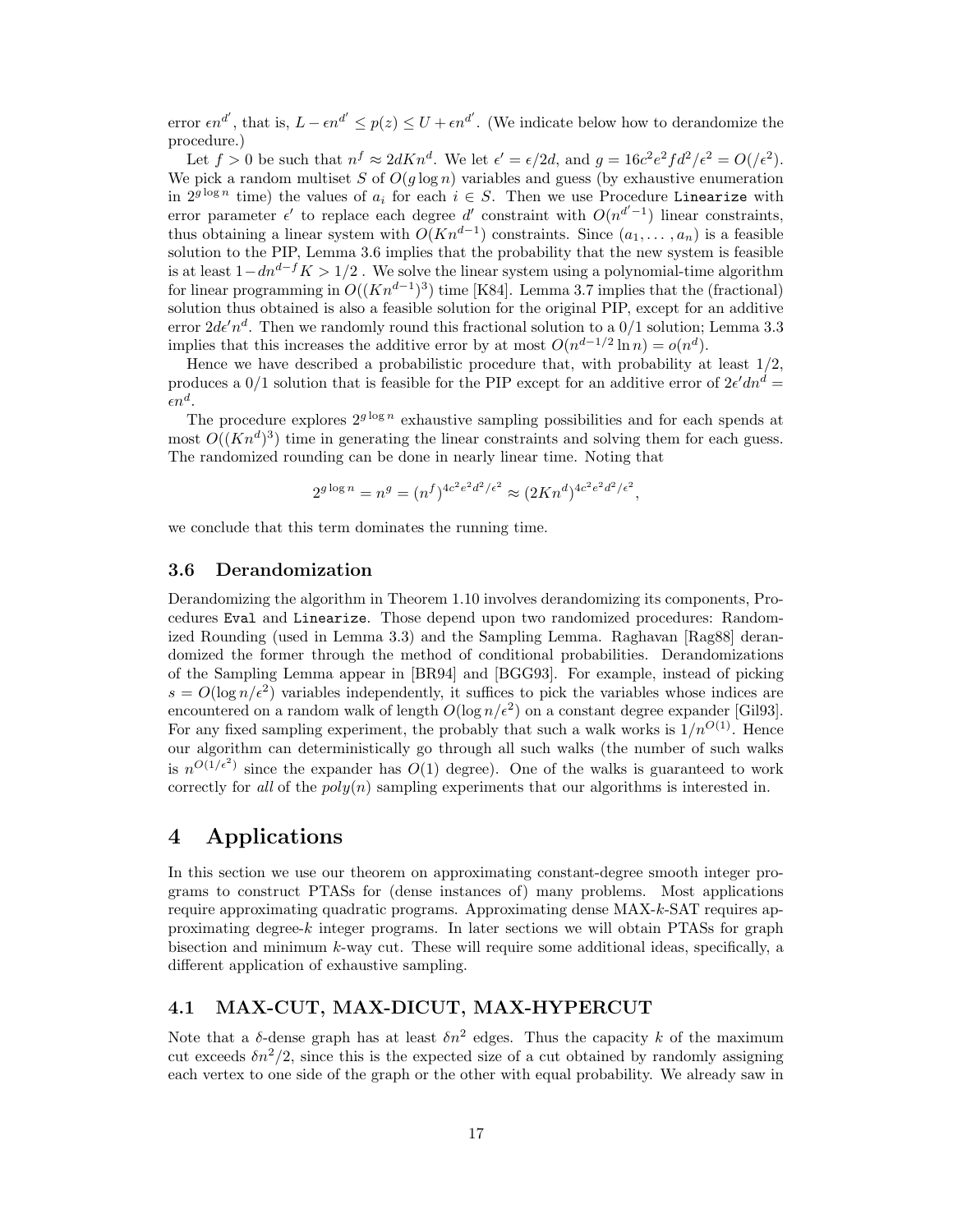Example 1.8 how to represent MAX-CUT using  $c$ -smooth quadratic integer programs with  $c = O(1)$ . Using the approximation scheme for quadratic programs in Theorem 1.10, we can in time  $n^{O(1/\epsilon^2 \delta^2)}$  find a cut of value at least  $c - \epsilon \delta n^2/2 \ge (1 - \epsilon)k$ , in other words a  $(1 - \epsilon)$  approximation to the maximum cut.

MAX-DICUT has a similar PTAS. Again, an expectation argument shows that the maximum cut in a  $\delta$ -dense graph exceeds  $\delta n^2/4$ . The representation by a quadratic program is also similar; in the quadratic program for MAX-CUT in Example 1.8 just replace  $(x_i(1-x_j) + x_j(1-x_i))$  in the objective function by  $(1-x_i)x_j$ .

The PTAS for dense MAX-HYPERCUT(d) is similarly obtained by modeling the problems as a smooth degree- $d$  PIP. For a given edge (set of vertices)  $S$ , we use the term  $1 - \prod_{i \in S} x_i - \prod_{i \in S} (1 - x_i)$ . This term is 1 if S is cut and zero otherwise.

### 4.2 DENSE-k-SUBGRAPH

Let  $k \geq \alpha n$ . If a graph is  $\delta$ -dense, then a graph induced by a random subset of k vertices contains  $\alpha^2 \delta n^2/2$  edges on average. Hence the densest subgraph contains at least  $\alpha^2 \delta n^2/2$ edges.

We can express the DENSEST-k-SUBGRAPH as the optimum of the following quadratic program.

$$
\begin{array}{ll}\n\text{maximize} & \sum_{\{i,j\} \in E} x_i x_j \\
\text{subject to} & x_i \in \{0, 1\} \\
& \sum_{i=1}^n x_i = k\n\end{array}
$$

Clearly this PIP is 1-smooth. From Theorem 1.10 we know how to find an approximately optimal 0, 1 vector x satisfying  $\sum_{i=1}^{n} x_i \in [k \pm g\sqrt{n \ln n}]$ . Now we move at most  $g\sqrt{n \ln n}$ vertices in or out to get a subset of size  $k$ ; this affects the number of edges included in the subgraph by at most  $gn\sqrt{n \ln n} = o(n^2)$ .

The reader may wonder if our algorithm for DENSEST-SUBGRAPH has any application to the CLIQUE problem. We do not see any connection. In fact, approximating CLIQUE in dense graphs is N P-hard (this follows from the fact that approximating INDEPENDENT SET in degree-5 graphs is N P-hard  $[ALM+92]$ .

### 4.3 MAX-k-SAT

A standard "arithmetization" method can be used to represent MAX-k-SAT as a degree-k smooth IP. Let  $y_1, \ldots, y_n$  be the variables and m be the number of clauses. Introduce 0–1 valued variables  $x_1, \ldots, x_n$ . For each  $i, 1 \leq i \leq n$ , replace each unnegated occurrence of variable  $y_i$  by  $1 - x_i$ , each negated occurrence by  $x_i$ , each logical  $\vee$  by multiplication (over integers), and for each clause subtract the resulting term from 1. This changes each clause into a degree-k polynomial. To give an example, the clause  $y_1 \vee \neg y_2 \vee y_3$  is replaced by the term  $1 - (1 - x_1)x_2(1 - x_3)$ . Now associate, in the obvious way, 0,1 assignments to the variables  $x_i$  with truth assignments to the boolean variables  $y_i$ . Clearly, an assignment of values to the  $x_i$  makes the term 1 if the corresponding assignment to the  $y_i$  makes the clause true, and 0 otherwise.

Let  $t_i$  be the term obtained in this way from the jth clause. The following degree-k program represents the MAX-k-SAT instance, and is smooth.

$$
\begin{array}{ll}\text{maximize} & \sum_{j \leq m} t_j(x_1, \dots, x_n) \\ \text{subject to} & x_i \in \{0, 1\} \qquad \forall i \end{array}
$$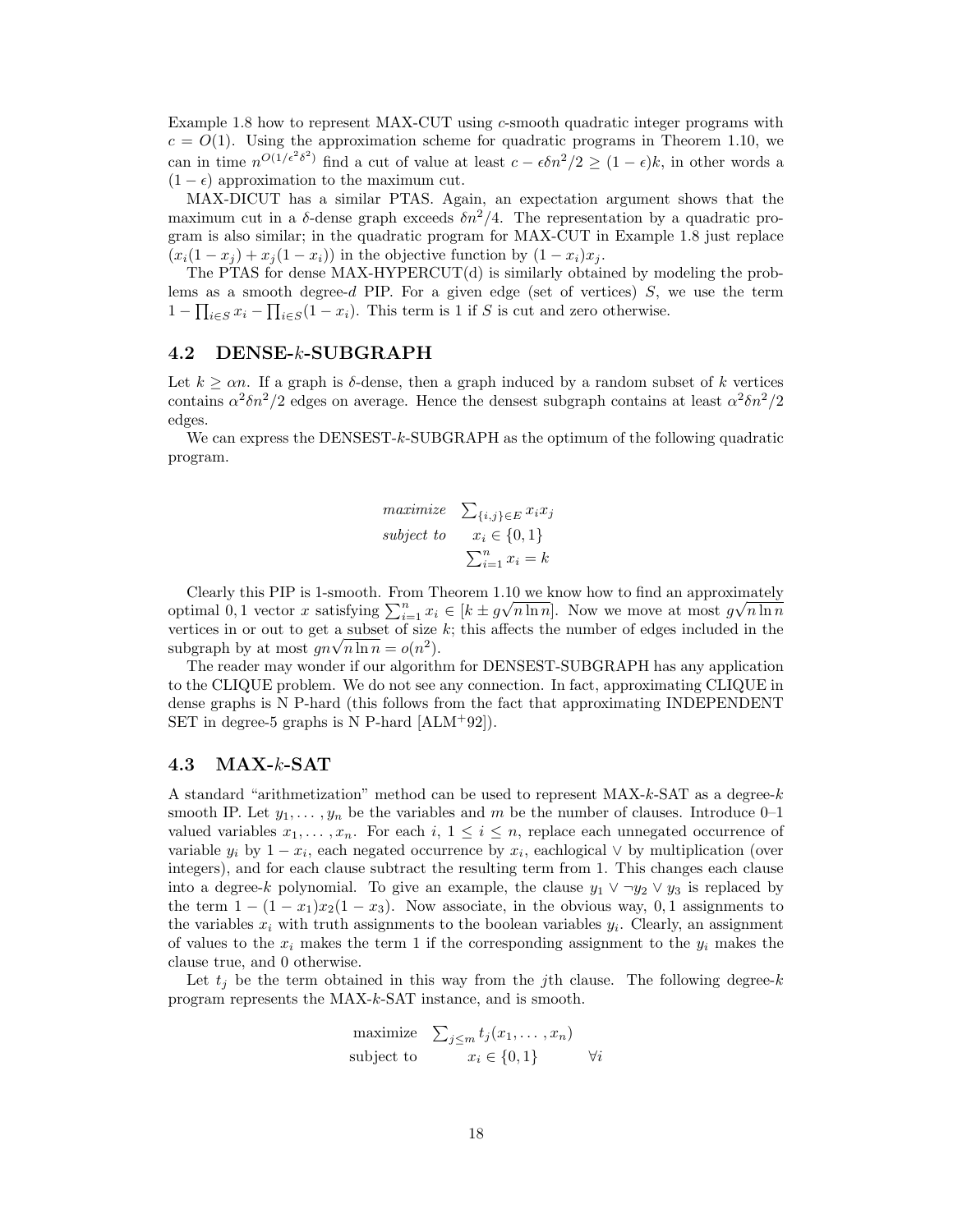Now suppose the number of clauses is  $m \geq \delta n^k$ . Let OPT be the maximum number of clauses that any assignment can satisfy. Since the number of clauses of size k is  $m-O(n^{k-1})$ , and a random assignment satisfies each of them with probability  $1 - 2^{-k}$ , we have

$$
OPT \ge (1 - 2^{-k})(m - O(n^{k-1})).
$$

By approximating our PIP we can in time  $O(n^{2^{4k}/\epsilon^2})$  find an assignment that satisfies OPT  $-\frac{\epsilon}{2^k}n^k \ge (1-\epsilon)$ OPT clauses.

# 4.4 Dense MAX- $\mathcal{SNP}$

As pointed out in [PY91], problems such as MAX-CUT, MAX-k-SAT and MAX-HYPERCUT(d) lie in a class called MAX- $\mathcal{SNP}$ , and actually in a subclass called MAX- $\mathcal{SNP}_0$  in [Pap94].  $MAX-SNP<sub>0</sub>$  was defined using model theory, and it is unclear how to define denseness for MAX- $\mathcal{SNP}_0$  problems. In fact, problems such as vertex cover are in MAX- $\mathcal{SNP}$  only if the degree of the graph is bounded. In this section we give a plausible definition of denseness and show that under this definition, all dense  $MAX\text{-}S\mathcal{NP}_0$  problems have a PTAS.

Let  $MAX-k-FUNCTION-SAT$  be the problem in which the input consists of m boolean functions  $f_1, f_2, \ldots, f_m$  in n variables, and each  $f_i$  depends only upon k variables. The objective is to assign values to the variables so as to satisfy as many  $f_i$  as possible. As is well-known (see [Pap94], Theorem 13.8), a MAX- $\mathcal{SNP}_0$  problem can be viewed as a MAX $k$ -FUNCTION-SAT problem for some fixed integer k. (An alternative name for MAX- $k$ -FUNCTION-SAT is "constraint satisfaction problems" [KSW97].)

We call an instance of a MAX- $\mathcal{SNP}_0$  problem *dense* if the instance of MAX-k-FUNCTION-SAT produced using it has  $\Omega(n^k)$  functions. It is easily checked that our earlier definitions of denseness were sub-cases of this definition. Also, not all  $MAX\text{-}S\mathcal{NP}$  problems have a dense version under this definition; for example vertex cover is excluded.

A slight modification of the k-SAT technique of Section 4.3 shows that MAX-k-FUNCTION-SAT can be represented by a smooth degree-k integer program, so it follows that dense MAX-k-FUNCTION-SAT has a PTAS.

# 5 BISECTION and SEPARATOR

In this section we describe a PTAS for BISECTION. Small modifications described at the end give a PTAS for SEPARATOR. Consider a graph with minimum degree  $\delta n$  for some  $\delta > 0$  and let k denote the capacity of the minimum bisection. The PTAS consists of two different algorithms, one of which is a PTAS when  $k \ge \alpha n^2$ , and the other when  $k < \alpha n^2$ , where  $\alpha$  is a certain small constant. For  $k \geq \alpha n^2$ , we use our PIP approximation algorithm to achieve an additive error at most  $\epsilon \alpha n^2$ , so that the capacity of the final bisection is at most  $(1 + \epsilon)k$ . When  $k \leq \alpha n^2$ , such additive approximations do not suffice, and we give a different algorithm. The algorithm uses exhaustive sampling to identify vertices that have "many" neighbors on one side of the bisection, and places them on that side. We show that this leaves only a small number of unplaced neighbors, whose placement can be done greedily without significantly disturbing the value of our solution.

#### 5.1 Large Bisections

The algorithm for  $k \geq \alpha n^2$  is essentially our algorithm for approximating smooth quadratic integer programs. We formulate graph bisection using the same quadratic program as for MAX-CUT (see Example 1.8), except we change "maximize" to "minimize," and add the constraint  $\sum x_i = n/2$ . Applying our main theorem gives us an assignment to the  $x_i$  that makes the objective function less than  $k + \epsilon n^2 \leq k(1 + \epsilon/\alpha)$ .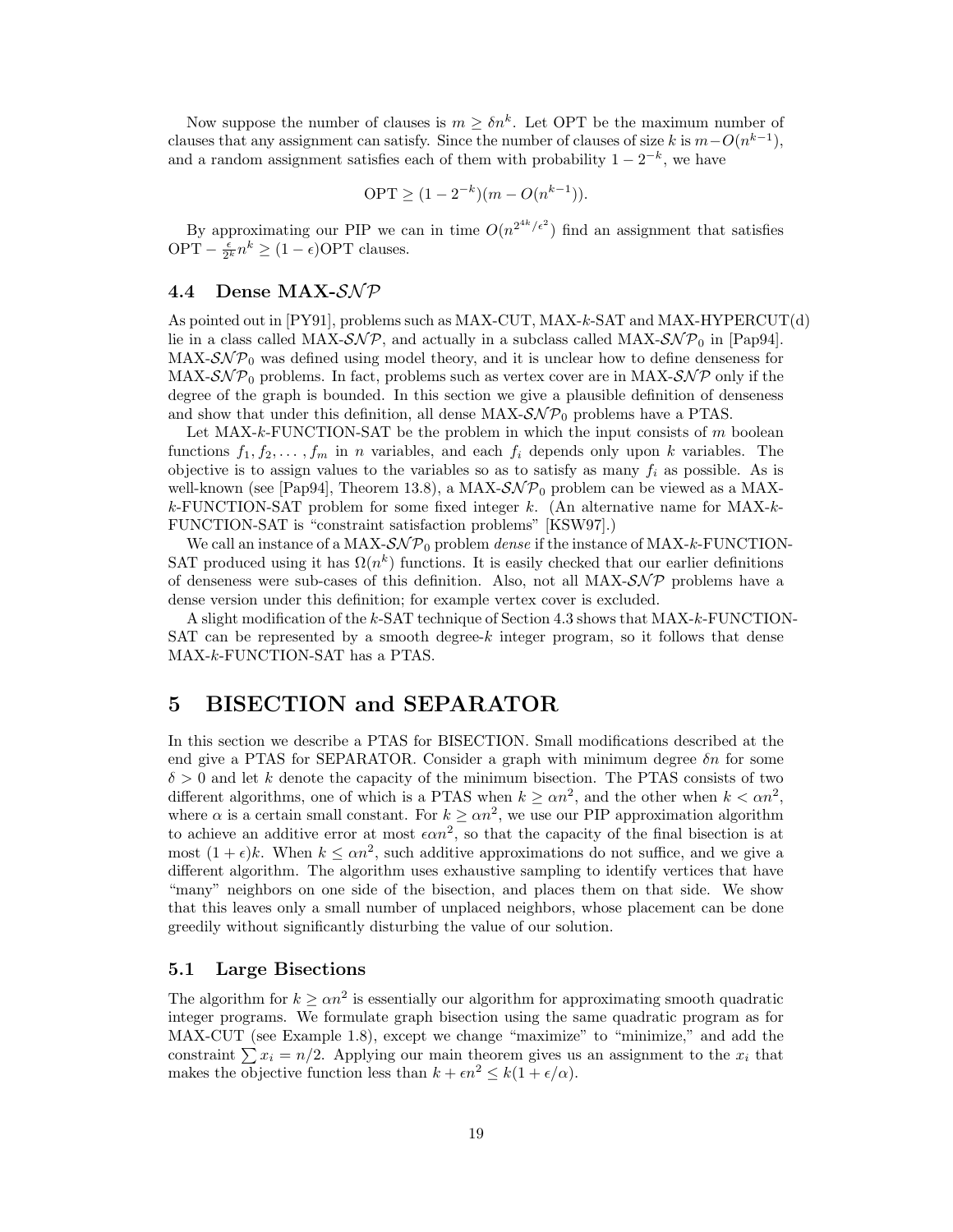There is one small problem: this 0,1 assignment might not induce a bisection, since it only approximately satisfies the constraint  $\sum x_i = n/2$ . However, randomized rounding does guarantee there will be  $n/2 \pm (\sqrt{n} \log n)$  vertices on each side of the solution. Hence we need to move only  $O(\sqrt{n}\log n)$  vertices from one side to another in order to balance the cut. This affects the bisection value by at most  $O(n^{1.5} \log n) = o(n^2)$ .

### 5.2 Small Bisections

The case  $k \le \alpha n^2$  is more difficult. We need the following lemma.

**Lemma 5.1.** In a minimum bisection, there is one side whose every degree-d vertex has at most  $d/2 + 1$  of its neighbors on the other side.

Proof. If not, then we can reduce the bisection value by picking from each side a vertex that has more than the allowed neighbors on the other side, and switching them.  $\Box$ 

Let  $L_{opt}$  and  $R_{opt}$  denote the sets of vertices on the two sides of a particular minimum bisection. Without loss of generality, we will assume that  $L_{opt}$  is the side referred to in Lemma 5.1.

We now give a bisection algorithm in Figure 5.2. For simplicity, we describe it as a randomized algorithm, although we can easily derandomize it using the techniques mentioned earlier. Recall that  $\delta$  is the denseness of the problem.

- 1. Pick a set S of  $O((\log n)/\delta)$  vertices at random.
- 2. For each possible partition of S into two sets  $(S_L, S_R)$ , construct a partition  $(L, R)$ as follows.
	- (a) Let T be the set of vertices that have more than  $5/8$  of their sampled neighbors in  $S_R$ .
	- (b) Put  $T$  in  $R$ .
	- (c) For each vertex  $v \notin T$ , define bias(v) as

#(neighbors of v not in T) – #(neighbors of v in T).

- (d) Put the  $n/2 |T|$  vertices with the smallest bias into R.
- 3. Of all bisections found in the previous step, output the one with the smallest value.

#### Figure 3: The Bisection Algorithm

Now we prove the correctness of the algorithm. Since it exhaustively tries all possible partitions of the vertices in the sample  $S$ , it also tries the "correct" partition, which labels each of the vertices of S according to a minimum bisection  $(L_{opt}, R_{opt})$  of the entire graph. From now on we call this partition  $(S_L, S_R)$  of S special. We will show that with high probability (over the choice of S) the special partition leads the algorithm to a near-optimum graph bisection.

Let  $T$  be the set constructed by the first step of the algorithm using the special partition. The next lemma describes some useful properties of T. Call a vertex *radical-right* if at least  $3/4$  of its neighbors are in  $R_{opt}$ . Note (from Lemma 5.1) that every radical-right vertex must be in  $R_{opt}$ .

**Lemma 5.2.** With high probability (over the choice of S), T is a subset of  $R_{opt}$  and contains every radical right vertex.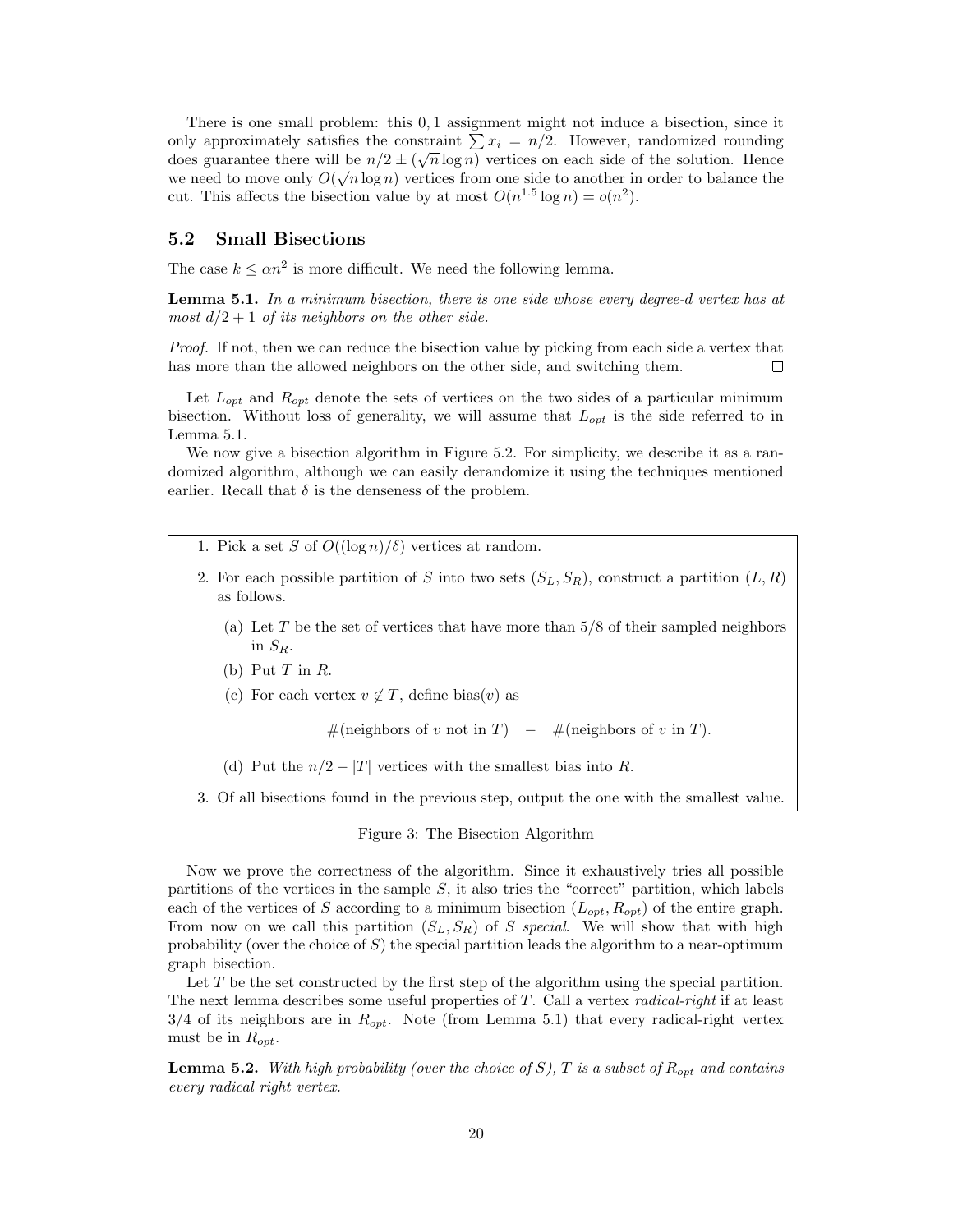*Proof.* Let v be any vertex. Since its degree exceeds  $\delta n$ , the Sampling Lemma implies that with high probability a random sample of size  $O((\log n)/\delta)$  contains  $\Theta(\log n)$  neighbors of v. Conditioning on the number of neighbors in the sample, these neighbors form an unbiased sample of that many neighbors of  $v$ .

Suppose  $v \in L_{opt}$ , and so has fewer than 1/2 of its neighbors in  $R_{opt}$ . Then an application of the Sampling Lemma shows that in a random sample of  $\Theta(\log n)$  neighbors of v, the probability that more than 5/8 of them are in  $R_{opt}$  is  $n^{-\Omega(1)}$ . Hence the probability that  $v \in T$  is  $n^{-\Omega(1)}$ .

Now suppose  $v \in R_{opt}$  has more than 3/4 of its neighbors in  $R_{opt}$ . An application of the Sampling Lemma shows that in a random sample of  $O(\log n)$  neighbors of v, the probability that less than 5/8 of them are in  $R_{opt}$  is  $n^{-\Omega(1)}$ . Hence the probability that  $v \in T$  is  $1 - n^{-\Omega(1)}$ .

The next lemma says that with high probability,  $T$  has size close to  $n/2$  and thus contains almost all of  $R_{opt}$ .

**Lemma 5.3.** If T satisfies the two conditions in Lemma 5.2 then  $|T| \geq \frac{n}{2} - \frac{4k}{\delta n}$ .

*Proof.* Every vertex in  $R_{opt}-T$  must have 1/4 of its neighbors in  $L_{opt}$ . Let  $s = |R_{opt}-T|$  $n/2 - |T|$ . Then the value of the minimum bisection is at least  $s\delta n/4$ , which by assumption is at most k. Hence  $s \leq 4k/(\delta n)$ . is at most k. Hence  $s \leq 4k/(\delta n)$ .

We can now show that with high probability the algorithm produces a bisection close to optimum.

**Theorem 5.4.** Assuming  $k < \alpha n^2$ , with high probability (over the choice of S) the bisection produced by the special partition has value at most  $k(1 + \epsilon)$ , where  $\epsilon = 16\alpha^2/\delta^2$ .

*Proof.* We measure the cost of extending  $T$  to a particular set of half the vertices. For any set  $U \subseteq \overline{T}$ , let  $d_{in}(U)$  be twice the number of edges with both endpoints in U, and let  $d_{out}(T)$  be the number of edges with exactly one endpoint in T. Further, let bias(U) be the sum of the biases of vertices in  $U$ . We claim that the capacity of the bisection whose one side is  $T \cup U$  is

$$
d_{out}(T) + \text{bias}(U) - d_{in}(U). \tag{14}
$$

To see this, note that the expression starts by counting all edges leaving  $T$ . The bias term then subtracts the edges crossing from  $U$  to  $T$  while adding the edges crossing from  $U$  to the other side of the cut. The bias term also *incorrectly* adds (twice, once for each endpoint) the number of edges with both endpoints in  $U$ , which do not cross the cut; however, this quantity is subtracted by the  $d_{in}(U)$  term, resulting in the correct quantity.

With high probability, the set  $T$  produced in the first phase satisfies the conditions in Lemma 5.2. Hence  $T \subseteq R_{opt}$ , and  $s = n/2 - |T| \leq 4k/(\delta n)$ . Let  $U_{opt} = R_{opt} - T$  be the optimum set of s vertices extending T to  $R_{opt}$  and let  $U_{actual}$  be the set of s vertices that the algorithm actually picks to extend R.

Since  $U_{opt}$  minimizes Equation (14), we know  $k = d_{out}(T) + \text{bias}(U_{opt}) - d_{in}(U_{opt})$ . On the other hand,  $U_{actual}$  (since it includes the s vertices with the smallest bias) minimizes bias(U), and thus also the expression  $d_{out}(T)$  + bias(U). Thus the capacity of the bisection whose one side is  $T \cup U_{actual}$  is at most  $k + d_{in}(U_{opt}) - d_{in}(U_{actual})$ , which is at most  $k + s^2 \le k + (4k/(\delta n))^2$ . Since  $k < \alpha n^2$  the capacity is at most  $k(1 + 16\alpha^2/\delta^2)$ .  $k + s^2 \le k + (4k/(\delta n))^2$ . Since  $k < \alpha n^2$  the capacity is at most  $k(1 + 16\alpha^2/\delta^2)$ .

**Corollary 5.5.** If a dense graph has bisection value  $O(n)$ , the optimum bisection can be found in polynomial time.

*Proof.* From Lemma 5.3, there are  $O(1)$  vertices in  $R_{opt} - T$ . These can be found by exhaustive search. exhaustive search.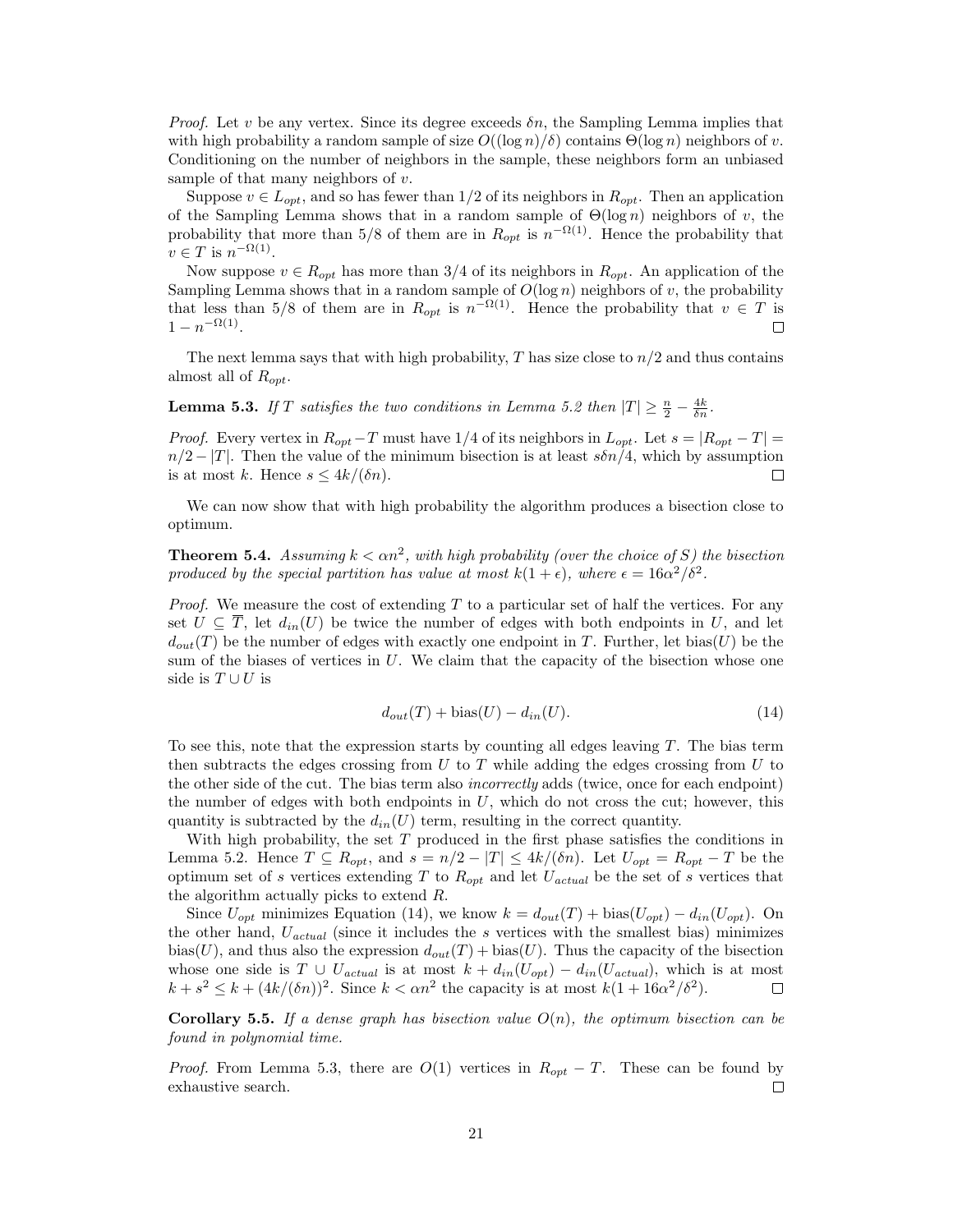Corollary 5.6. There is a PTAS for the optimum separator of a dense graph.

*Proof.* Guess the number k of vertices on the left side of the separator (by trying all  $n/3$ possibilities) and replace  $n/2$  by k in the previous discussion of bisection.  $\Box$ 

If the minimum degree is not constrained, but the average degree is  $\Omega(n)$ , our PIP approach still works for large bisection values, but our other algorithm for small bisection values fails. In fact, as shown in Section 7, approximating the minimum bisection for  $\epsilon$ -dense graphs is no easier than approximating it on general graphs.

# 6 Algorithms without PIPs

Occasionally, exhaustive sampling is sufficient to solve or approximately solve a dense problem without recourse to PIPs. This was shown for MAX-CUT by Fernandez de la Vega [FdlV94]. We have also seen this for the case of (small) bisections. Here we describe two other problems, multiway cuts and 3-coloring. (The latter was already solved by Edwards [Edw86].)

### 6.1 MIN-k-CUT

First we consider the k-terminal cut problem. Let  $\delta n$  denote the minimum degree. Let  $OPT$ be the capacity of the optimum cut. Note that  $OPT \leq kn$ , since kn is an upperbound on the capacity of a cut in which  $k - 1$  of the terminals form singleton groups, while all other vertices form the remaining group. The algorithm relies on the following lemma.

**Lemma 6.1.** When  $k = o(n)$ , there is a k-cut of capacity  $(1+o(1))OPT$  that has a special form: at most  $2/\delta$  groups of size  $\Omega(n)$ , and all other groups of size 1 (containing only the terminals).

*Proof.* Suppose  $S_1, S_2, \ldots, S_k$  (sorted in decreasing order by size) are the k groups in the optimum cut. Let an *ordinary* vertex be one that in the optimum cut has at most  $1/4$  of its  $\geq \delta n$  neighbors in groups different from its own. Note that there are at most  $4k/\delta$  vertices that are not ordinary.

Let t be the number of groups with at least  $\delta n/2$  vertices; note that  $t \leq 2/\delta$ . Consider the modified cut in which all nonterminals from  $S_{t+1}, \ldots, S_k$  are moved to one of  $S_1, S_2, \ldots, S_t$ . We show that the capacity of this cut is at most  $(1 + o(1))$  times the original capacity; this will prove the lemma.

Since each of  $S_{t+1}, \ldots, S_k$  has size less than  $\delta n/2$ , they can only contain vertices that are not ordinary. Thus they together contain at most  $4k/\delta$  vertices. Furthermore, the capacity of the cut is at least

$$
\sum_{i=t+1}^k (|S_i| \frac{\delta n}{2} - {|S_i| \choose 2}).
$$

Since  $|S_i| = O(k) = o(n)$ , the second term is  $o(\cdot)$  of the first term. Now consider moving all nonterminals from  $S_{t+1}, \ldots, S_k$  to  $S_1, \ldots, S_t$ ; this increases the capacity of the cut by at most k

$$
\sum_{i=t+1}^{\kappa} { |S_i| \choose 2},
$$

which —as already noted— is  $o(\cdot)$  of  $\sum_{i=t+1}^{k} (|S_i| \delta n/2)$ .

Now we describe the algorithm. Imagine fixing a k-cut of the type described in Lemma 6.1 Let an *ordinary* vertex be one that has at most  $1/4$  of its  $\geq \delta n$  neighbors in groups different

 $\Box$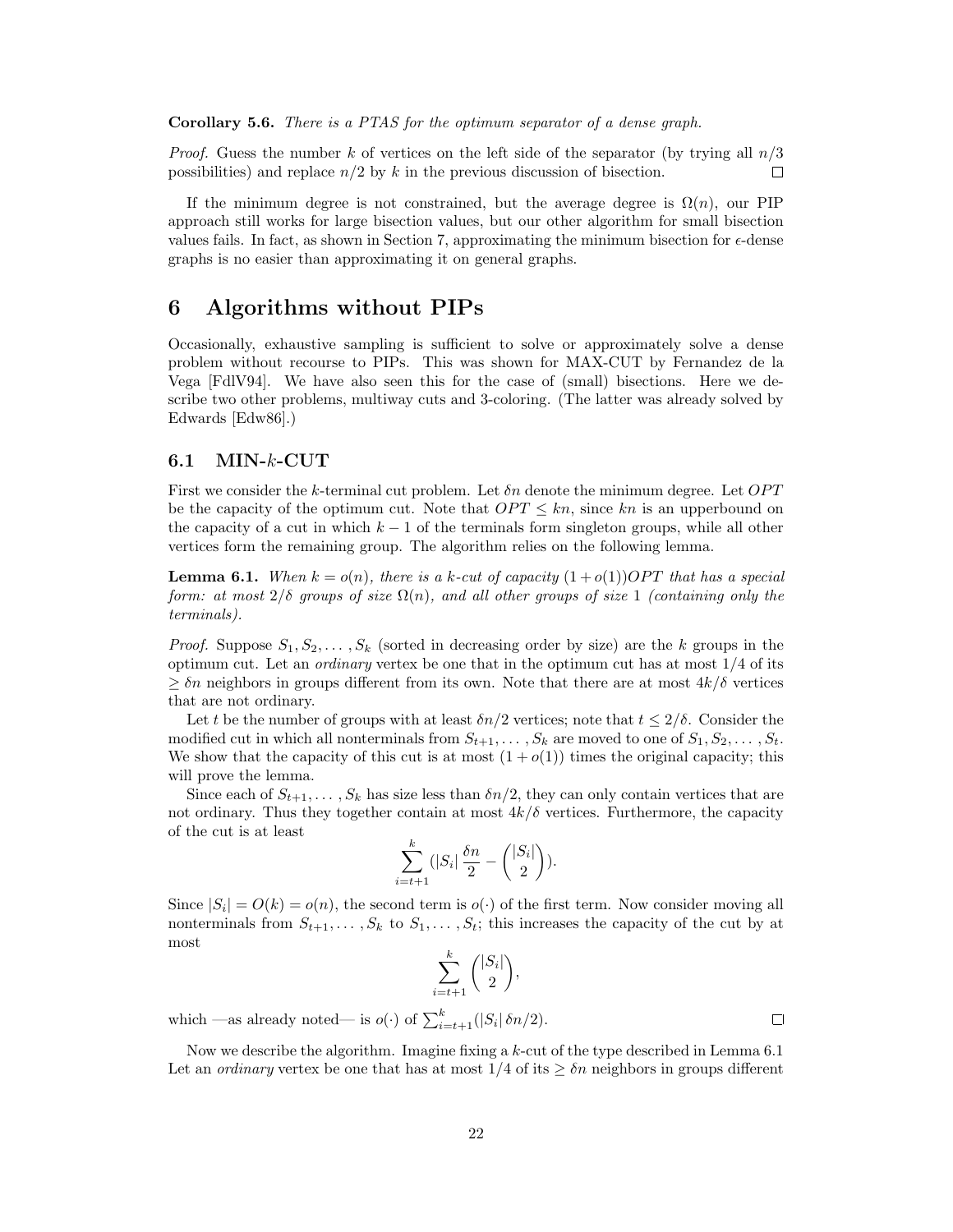from its own. Let s be the number of nodes that are not ordinary. Clearly,  $OPT(1+o(1))$  $s\delta n/4$ , thus implying

$$
s \le 4k(1+o(1))/\delta = o(n).
$$

First we exhaustively try all  $k^{2/\delta}$  ways of picking terminals that will go into non-singleton groups. One of these ways will be "correct." For each of the placements, we try placing the nonterminals using exhaustive sampling. We pick a random sample of  $O(\log n)$  vertices and by exhaustively trying all partitions of it (just as in the other algorithms), we can identify for each vertex the group (if one exists) that contains more than 2/3 of its sampled neighbors, and assign it to that group. The Sampling Lemma shows that this fails to place or misplaces only vertices that are not ordinary, i.e., at most s vertices. Now place each of the remaining vertices in the group that contains a plurality of its neighbors. This gives almost the desired cut, except it may misplace s vertices. Furthermore, if a misplaced vertex contributed  $x$  to the correct cut (i.e., x of its neighbors were in another group) then it contributes at most  $x + s - 1$  to our cut. Thus the cost of our cut is at most

$$
OPT(1 + o(1)) + \binom{s}{2}.
$$

Since  $OPT(1 + o(1)) \geq s\delta n/4$ , and  $s = o(n)$ , the cut has capacity  $OPT(1 + o(1))$ .

A similar PTAS can be designed for the problem without terminals, where the goal is simply to find the best partition into  $k$  nonempty groups of vertices.

### 6.2 3-COLORING

Random sampling also gives a scheme for 3-coloring dense 3-colorable graphs. Since this result replicates that of Edwards [Edw86], details are omitted. Let the colors be 0, 1, 2. Initially, make all vertices "uncolored." As before, we pick a random sample of  $O((\log n)/\epsilon^2)$ vertices and guess their colors. Let us focus on the correct guess. With high probability, at least one neighbor of every vertex is sampled and colored. Now observe that if a vertex has colored neighbors of two different colors, its color is determined. So long as such a vertex exists, color it. When we finish, each remaining uncolored vertex  $v_i$  has a neighbor with color  $c_i$  and no neighbors of other colors. Now set up an instance of 2-SAT as follows. Assign a variable  $x_i$  to vertex  $v_i$  that is true if  $v_i$  has color  $c_i + 1 \pmod{3}$  in the optimal coloring, and false otherwise (i.e.,  $v_i$  has color  $c_i - 1 \pmod{3}$ ). For each edge  $(v_i, v_j)$ , add constraints on the variables  $x_i$  and  $x_j$  that prevent  $v_i$  and  $v_j$  from having the same color. Solve the 2-SAT instance in polynomial time, and extract an assignment of colors from the assignment to the variable  $x_i$ .

Note that the algorithm can be derandomized easily.

# $7$  NP-completeness results

Thus far, we have described PTASs for dense instances of many  $N \mathcal{P}$ -hard problems. Now we show that computing optimal solutions in all these cases remains  $N\mathcal{P}$ -hard, justifying the search for approximation schemes.

For MAX- $\mathcal{SNP}$  type problems, it is usually easy to reduce non-dense instances to  $\epsilon$ -dense instances. MAX-CUT provides a good example. Suppose OPT is the optimum value of the MAX-CUT problem on a graph  $G = (V, E)$ . We add a (disjoint) complete graph on n vertices to G. The new graph has  $E + {n \choose 2}$  edges, and is 1/2-dense. Furthermore, the new optimum of MAX-CUT is  $OPT + \binom{n}{2}/2$ . Thus exact optimization on the new instance is no easier than exact optimization on the old instance. A similar idea works for MAX-k-SAT, MAX-DICUT, etc.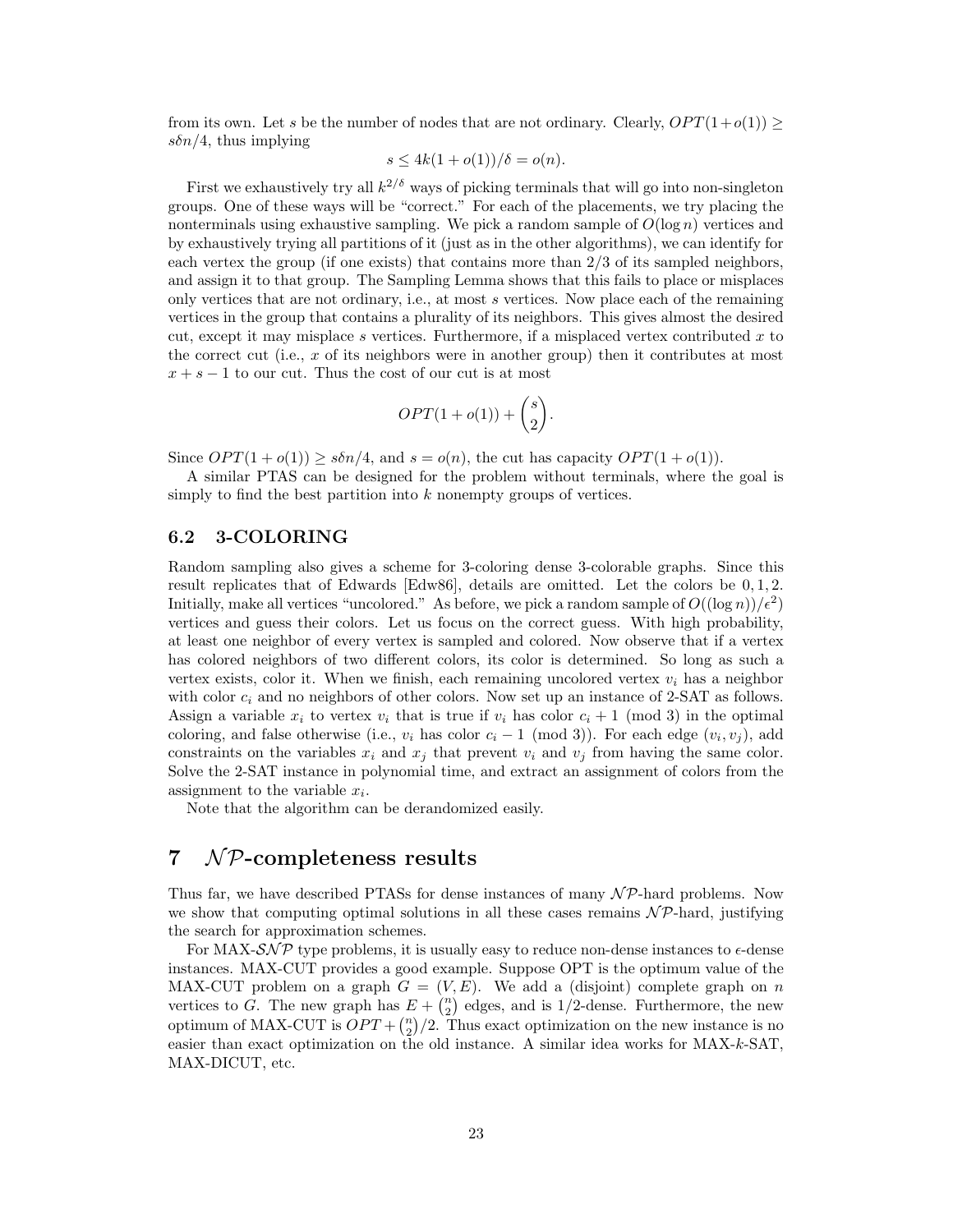Everywhere–dense BISECTION is also  $N\mathcal{P}$ -hard. In fact, the standard reduction that shows the  $\mathcal{NP}$ -completeness of BISECTION produces such instances. It starts from instances of MAX-50-50-CUT that have constant degree — this is a known N P-hard restriction of MAX-50-50-CUT — and complements the graph to turn it into an instance of BISECTION. The resulting instance is everywhere- $\epsilon$ -dense.

Now we indicate two problems for which denseness does not seem to help in designing PTASs: dense instances of BISECTION and everywhere-dense instances of MIN-VERTEX-COVER. We show that if the first problem has a PTAS that then there is a PTAS for general instances of BISECTION (designing such a PTAS is a famous open problem). This follows from the following reduction: Given any instance of BISECTION with  $n$  vertices, add to it two disjoint cliques of size  $2n$  each. The resulting instance is  $2/5$ -dense, but the capacity of the minimum bisection is unchanged.

Now we show that if there is a PTAS on everywhere-1/2-dense instances of MIN-VERTEX-COVER, then  $P = \mathcal{NP}$ . We rely on the result of  $[PY91, ALM+92]$  that  $P = \mathcal{NP}$  if there is a PTAS for MIN-VERTEX-COVER on the following simple family of graphs: each of the n vertices has degree at most 5, and the smallest vertex cover has size at least  $n/2$ . Notice that given such a simple graph we can add a clique on  $n$  vertices to the graph and put a complete bipartite graph between the original vertices and the new vertices. This raises the degree of every vertex to  $n$  (so the graph becomes everywhere- $1/2$ -dense) and raises the size of the minimum vertex cover by exactly  $n$ . Thus a PTAS on the resulting instance is a PTAS on the original instance.

# 8 Conclusion

We suspect that our technique of approximately reducing quadratic programs to linear programs might be useful in non-dense instances of problems. Of course, the exhaustive random sampling that underlies our work no longer suffices, since an additive approximation is not good enough in that case. But some other approximation method could plausibly replace it. If such an approximation method can be found, it would probably also improve performance on dense instances, by removing the error due to the sampling lemma. Note that the error introduced by the Raghavan-Thompson technique in our approximation algorithm is much smaller than that introduced by the sampling step (the former error is an additive term of  $O(n^{1.5} \log n)$  in the case of quadratic programs; the latter error is  $\Omega(n^2)$ ).

Does a good approximation algorithm exist for general BISECTION? What about an inapproximability result? Our results suggest how not to try to prove inapproximability results. Recall that the standard way to prove the  $N\mathcal{P}$ -completeness of BISECTION uses the fact that 50-50 MAX-CUT is just BISECTION on the complementary graph. Since 50-50 MAX-CUT on degree 5 graphs is MAX- $\mathcal{SNP}$  hard (and therefore has no PTAS), one is tempted to try to use this connection to prove the  $MAX\text{-}\mathcal{SNP}\text{-}hardness$  of BISECTION. This naive idea does not work, since the complementary graph of a degree 5 graph is a dense graph in which the minimum bisection has capacity  $\Omega(n^2)$ . This capacity swamps the gap (in the capacity of the optimum cut) of  $\Theta(n)$  present in the instance of 50-50 MAX-CUT, so the the MAX- $\mathcal{SNP}$ -hardness of BISECTION does not follow. Of course, now we know an inherent reason why such approaches are unlikely to succeed: BISECTION has a PTAS on dense graphs.

To conclude, we mention some recent research that extends or improves our work. Arora, Frieze, and Kaplan [AFK96] extend our exhaustive sampling idea to design additive approximation schemes for problems in which feasible solutions are permutations (such as the 0-1 Quadratic Assignment problem). Frieze and Kannan [FK96] and independently, Goldreich, Goldwasser, and Ron [GGR96] showed that our techniques apply because of certain regularity properties in dense graphs, and used this observation to design linear time additive approximation schemes for most of the problems we have considered here. Frieze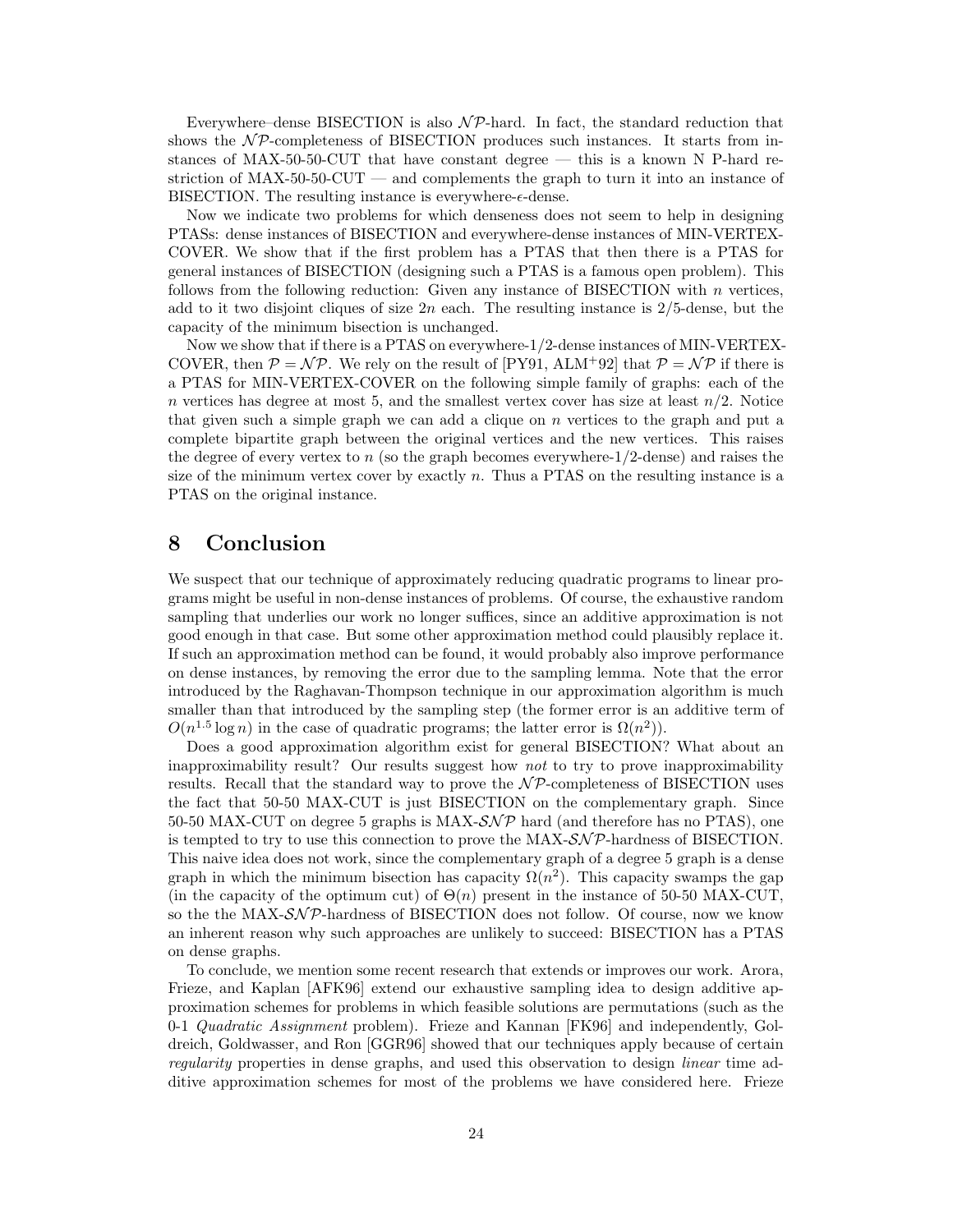and Kannan also point out connections to constructive versions of Szemeredi's Regularity Lemma.

# acknowledgedments

We thank the anonymous referee for detailed comments that significantly improved the presentation.

# References

- [AFK96] S. Arora, A. Frieze, and H. Kaplan. A new rounding procedure for the assignment problem with applications to dense graph arrangement problems. In 37th Annual Symposium on Foundations of Computer Science, pages 21–30, IEEE Computer Society Press, 1996.
- [AFW94] N. Alon, A. Frieze, and D. Welsh. Polynomial time randomized approximation schemes for the tutte polynomial of dense graphs. In Proceedings of the  $35<sup>th</sup>$ Annual Symposium on the Foundations of Computer Science [IEE94], pages 24– 35.
- [ALM<sup>+</sup>92] S. Arora, C. Lund, R. Motwani, M. Sudan, and M. Szegedy. Proof verification and hardness of approximation problems. In Proceedings of the  $33^{rd}$  Annual Symposium on the Foundations of Computer Science [IEE92], pages 14–23.
- [AS92] S. Arora and S. Safra. Probabilistic checking of proofs: A new characterization of NP. JACM 45(1):70–122, 1998. Prelim. version in Proceedings of the  $33^{rd}$ Annual Symposium on the Foundations of Computer Science [IEE92], pages 2– 13.
- [BCLS84] T. Bui, S. Chaudhuri, T. Leighton, and M. Sipser. Graph bisection algorithms with good average case behavior. In Proceedings of the  $25<sup>th</sup>$  Annual Symposium on the Foundations of Computer Science, pages 181–192. IEEE, IEEE Computer Society Press, 1984.
- [BGG93] M. Bellare, O. Goldreich, and S. Goldwasser. Randomness in interactive proofs. Computational Complexity, 3:319–354, 1993. Abstract in IEEE FOCS 1990.
- [B87] R. B. Boppana. Eigenvalues and graph bisection: an average-case analysis Proceedings of the 28th Annual IEEE Symposium on Foundations of Computer Science, pages 280-285, IEEE Computer Society Press, 1987.
- [BR94] M. Bellare and J. Rompel. Randomness-efficient oblivious sampling. In Proceedings of the 35th Annual Symposium on the Foundations of Computer Science [IEE94], pages 276–287.
- [DFK91] M. E. Dyer, A. Frieze, and R. Kannan. A random polynomial time algorithm for approximating the volume of convex bodies. Journal of the ACM, 38:1–17, 1991.
- [DJP<sup>+</sup>94] E. Dahlhaus, D. S. Johnson, C. H. Papadimitriou, P. D. Seymour, and M. Yannakakis. The complexity of multiterminal cuts. SIAM Journal on Computing, 23(4):864–894, 1994. A preliminary version appeared in ACM STOC 1992.
- [Edw86] K. Edwards. The complexity of colouring problems on dense graphs. Theoretical Computer Science, 43:337–343, 1986.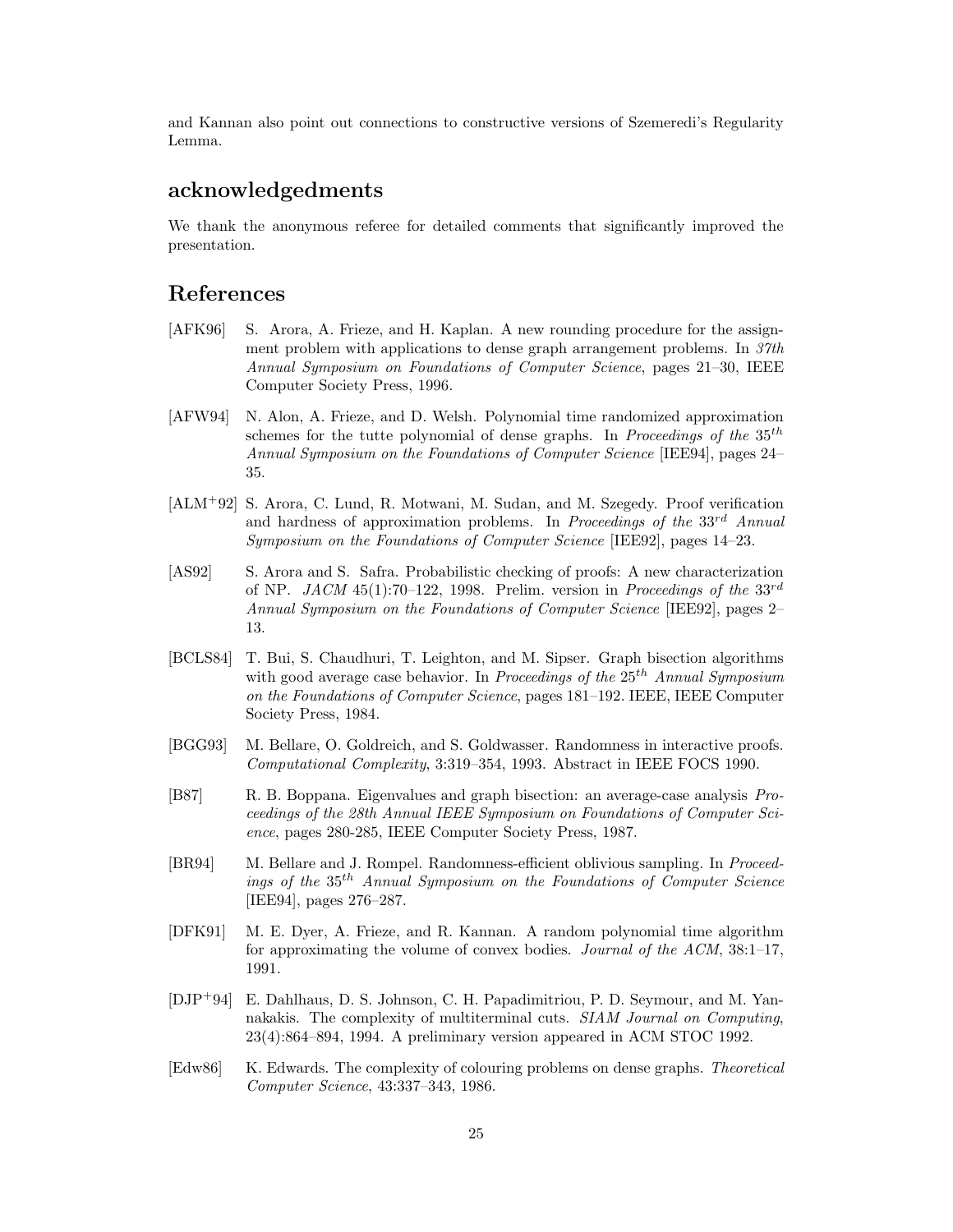- [FG95] U. Feige and M. X. Goemans. Approximating the value of 2-prover proof systems, with applications to max-2sat and max-dicut. In Proceedings of theIsraeli Symposium on Theoretical Computer Science, pages 182–189, 1995.
- [FGL<sup>+</sup>91] U. Feige, S. Goldwasser, L. Lov´asz, S. Safra, and M. Szegedy. Approximating clique is almost NP-complete. In Proceedings of the  $32^{nd}$  Annual Symposium on the Foundations of Computer Science, pages 2–12. IEEE, IEEE Computer Society Press, October 1991.
- [FdlV94] W. Fernandez de la Vega. MAXCUT has a randomized approximation scheme in dense graphs. Random Structures & Algorithms, vol. 8(3):187-198, 1996. Prelim. manuscript, October 1994.
- [FL81] W. Fernandez de la Vega and G. S. Lueker. Bin packing can be solved within  $1+\epsilon$  in linear time. *Combinatorica*:1(4), 349–355, 1981.
- [FK96] A. Frieze and R. Kannan. The regularity lemma and approximation schemes for dense problems. In Proceedings of the  $37<sup>th</sup>$  Annual Symposium on the Foundations of Computer Science, pages 12–20. IEEE, IEEE Computer Society Press, October 1996.
- [GGR96] O. Goldreich, S. Goldwasser, and D. Ron. Property testing and its connection to learning and approximation. In 37th Annual Symposium on Foundations of Computer Science, pages 339–348, IEEE Computer Society Press, 1996.
- [Gil93] D. Gillman. A Chernoff bound for random walks on expanders. In Proceedings of the  $34<sup>th</sup>$  Annual Symposium on the Foundations of Computer Science [IEE93], pages 680–691.
- [GJ79] M. R. Garey and D. S. Johnson. Computers and Intractability: A Guide to the Theory of NP-Completeness. W. H. Freeman and Company, San Francisco, 1979.
- [GW94] M. X. Goemans and D. P. Williamson. Improved Approximation Algorithms for Maximum Cut and Satisfiability Problems Using Semidefinite Programming. JACM 42(6): 1115-1145, 1995. Extended abstract in Proceedings of the  $26^{th}$ ACM Symposium on Theory of Computing, pages 422–431. ACM, ACM Press, May 1994.
- [H96] J. Håstad. Clique is hard to approximate within  $n^{1-\epsilon}$ . Proceedings of the 37<sup>th</sup> Annual Symposium on the Foundations of Computer Science, pages 627–636. IEEE Computer Society Press, 1996.
- [H97] J. Håstad. Some optimal inapproximability results. Proceedings of the  $28^{th}$  ACM Symposium on Theory of Computing pages 1–10, 1997.
- [H64] W. Höffding. Probability inequalities for sums of bounded random variables. Journal of the American Stastical Association, 58(301):13–30, 1964.
- [IEE92] IEEE. Proceedings of the  $33^{rd}$  Annual Symposium on the Foundations of Computer Science. IEEE Computer Society Press, October 1992.
- [IEE93] IEEE. Proceedings of the  $34<sup>th</sup>$  Annual Symposium on the Foundations of Computer Science. IEEE Computer Society Press, November 1993.
- [IEE94] IEEE. Proceedings of the 35th Annual Symposium on the Foundations of Computer Science. IEEE Computer Society Press, November 1994.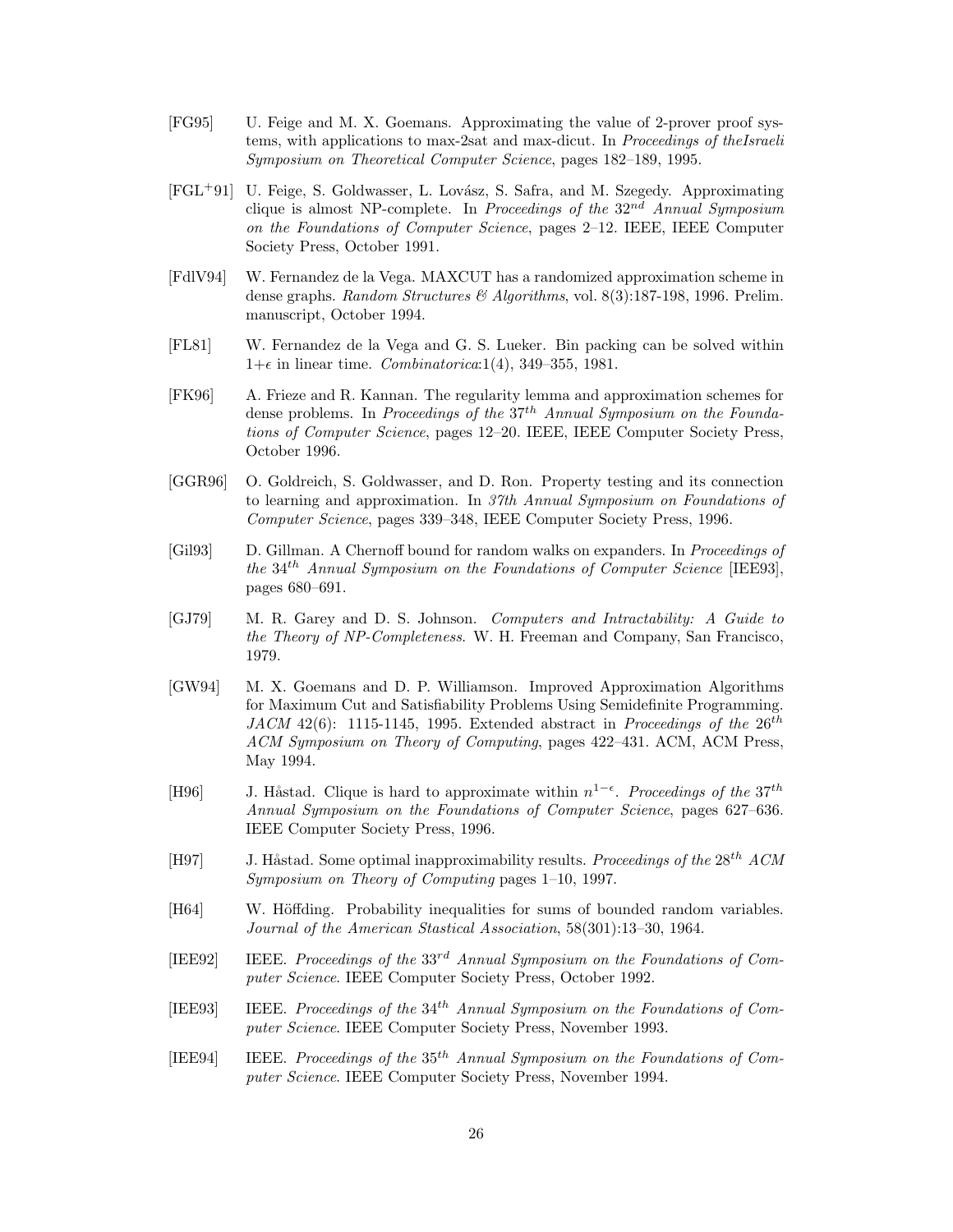- [IK75] O. H. Ibarra and C. E. Kim. Fast approximation algorithms for the knapsack and sum of subsets problems. Journal of the ACM, 22(4):463–468, 1975.
- [JS89] M. Jerrum and A. Sinclair. Approximating the permanent. SIAM Journal on Computing, 18(6):1149–1178, 1989.
- [JS93] M. Jerrum and G. B. Sorkin. Simulated annealing for graph bisection. In Proceedings of the 34th Annual Symposium on the Foundations of Computer Science [IEE93], pages 94–103.
- [KZ97] H. Karloff and U. Zwick. A 7/8− approximation for MAX-3SAT? In Proceedings of the 37th Annual Symposium on the Foundations of Computer Science 1997.
- [K84] N. Karmarkar. A new polynomial-time algorithm for linear programming. Combinatorica, 4(4):373-395, 1984.
- [KK82] N. Karmakar and R. M. Karp. An efficient approximation scheme for the onedimensional bin-packing problem. In Proceedings of the  $23<sup>rd</sup>$  Annual Symposium on the Foundations of Computer Science, pages 312–320. IEEE, IEEE Computer Society Press, 1982.
- [KLM89] R. M. Karp, M. Luby, and N. Madras. Monte-Carlo approximation algorithms for enumeration problems. Journal of Algorithms, 10(3):429–448, 1989.
- [KSW97] S. Khanna, M. Sudan, and D. Williamson. A complete classification of the approximability of maximization problems derived from boolean constraint satisfaction. In Proceedings of the 29th Annual ACM Symposium on Theory of Computing, pages 11-20, 1997.
- [KP92] E. Koutsoupias and C. H. Papadimitriou. On the greedy heuristic for satisfiability. Information Processing Letters, 43(1):53–55, 1992.
- [KP93] G. Kortsarz and D. Peleg. On choosing a dense subgraph. In Proceedings of the  $34<sup>th</sup>$  Annual Symposium on the Foundations of Computer Science [IEE93], pages 692–701.
- [LR88] T. Leighton and S. Rao. An approximate max-flow min-cut theorem for uniform multicommodity flow problems with applications to approximation algorithms. In Proceedings of the  $29^{th}$  Annual Symposium on the Foundations of Computer Science, pages 422–431. IEEE, IEEE Computer Society Press, October 1988.
- [LY93] C. Lund and M. Yannakakis. On the hardness of approximating minimization problems. In Proceedings of the  $25^{th}$  ACM Symposium on Theory of Computing, pages 286–293. ACM, ACM Press, May 1993.
- [P $\tilde{7}6$ ] L. Pòsa. Hamiltonian circuits in random graphs. *Discrete Mathematics*, 14:359– 364, 1976.
- [Pap94] C. H. Papadimitriou. Computational Complexity. Addison-Wesley, 1994.
- [PY91] C. H. Papadimitriou and M. Yannakakis. Optimization, approximation and complexity classes. JCSS, 43(3):425–440, 1991. A preliminary version appeared in STOC 1988.
- [Rag88] P. Raghavan. Probabilistic construction of deterministic algorithms: Approximate packing integer programs. Journal of Computer and System Sciences, 37(2):130–43, October 1988.